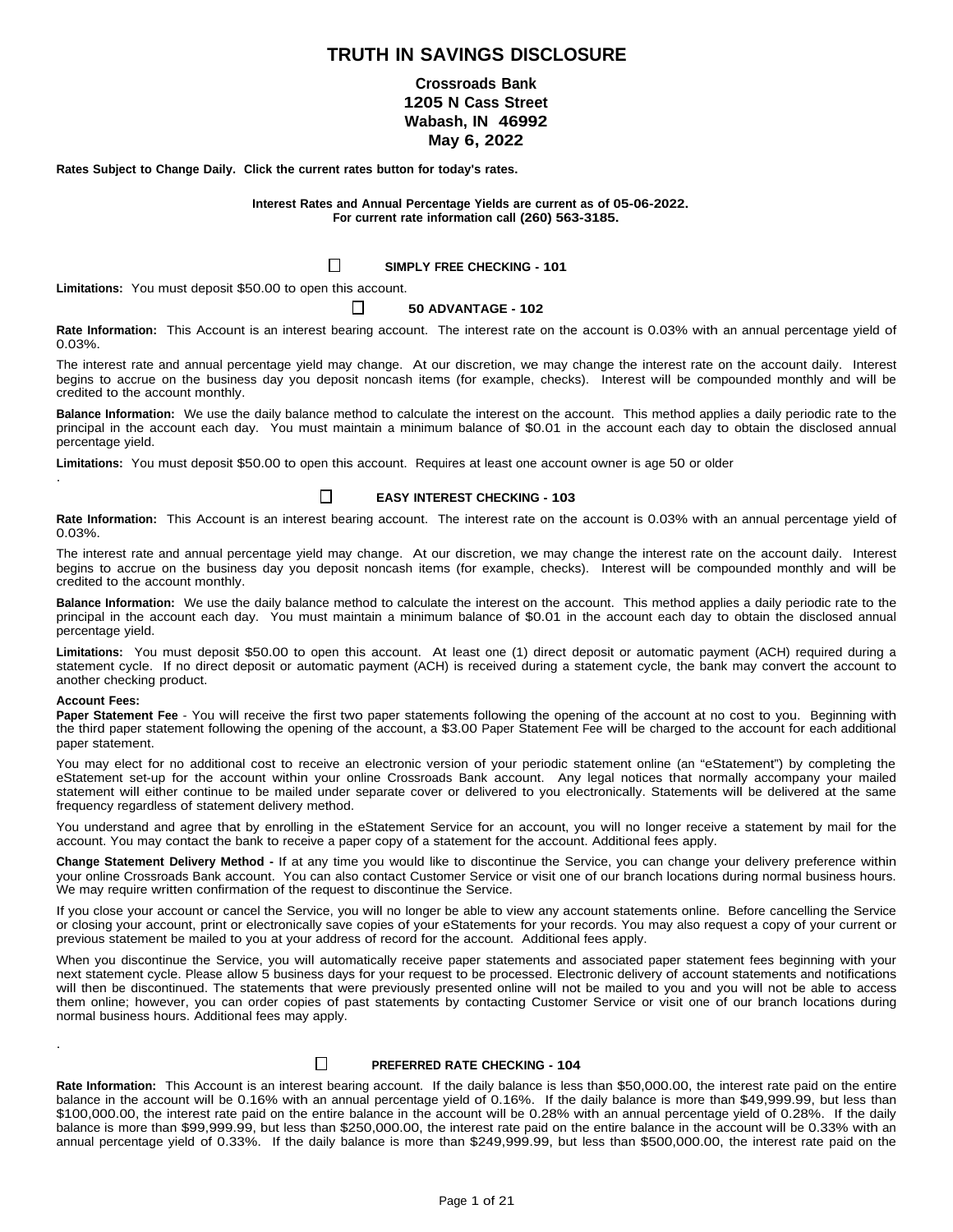entire balance in the account will be 0.38% with an annual percentage yield of 0.38%. If the daily balance is more than \$499,999.99 the interest rate paid on the entire balance in the account will be 0.43% with an annual percentage yield of 0.43%.

The interest rate and annual percentage yield may change. At our discretion, we may change the interest rate on the account daily. Interest begins to accrue on the business day you deposit noncash items (for example, checks). Interest will be compounded monthly and will be credited to the account monthly.

**Balance Information:** We use the daily balance method to calculate the interest on the account. This method applies a daily periodic rate to the principal in the account each day. You must maintain a minimum balance of \$0.01 in the account each day to obtain the disclosed annual percentage yield.

**Limitations:** You must deposit \$50.00 to open this account. If your balance falls below \$5,000.00 on any day in the month, your account will be subject to a \$10.00 minimum balance fee for that month. Minimum balance limitation will begin 30 calendar days after the account opens.

**Account Fees:** If your balance falls below \$5,000.00 on any day in the month, your account will be subject to a \$10.00 minimum balance fee for that month. Minimum balance limitation will begin 30 calendar days after the account opens **.**

# $\perp$

# **FIDUCIARY PERSONAL CHECKING- 131**

**Rate Information:** This Account is an interest bearing account. If the daily balance is more than \$2,499.99, but less than \$10,000.00, the interest rate paid on the entire balance in the account will be 0.03% with an annual percentage yield of 0.03%. If the daily balance is more than \$9,999.99, but less than \$50,000.00, the interest rate paid on the entire balance in the account will be 0.10% with an annual percentage yield of 0.10%. If the daily balance is more than \$49,999.99, but less than \$100,000.00, the interest rate paid on the entire balance in the account will be 0.15% with an annual percentage yield of 0.15%. If the daily balance is more than \$99,999.99 the interest rate paid on the entire balance in the account will be 0.20% with an annual percentage yield of 0.20%.

The interest rate and annual percentage yield may change. At our discretion, we may change the interest rate on the account daily. Interest begins to accrue on the business day you deposit noncash items (for example, checks). Interest will be compounded monthly and will be credited to the account monthly.

**Balance Information:** We use the daily balance method to calculate the interest on the account. This method applies a daily periodic rate to the principal in the account each day. You must maintain a minimum balance of \$2,500.00 in the account each day to obtain the disclosed annual percentage yield.

**Limitations:** You must deposit \$50.00 to open this account.

# **HEALTH SAVINGS ACCOUNT 145**

**Rate Information:** This Account is an interest bearing account. If the daily balance is more than \$49.99, but less than \$5,000.00, the interest rate paid on the entire balance in the account will be 0.01% with an annual percentage yield of 0.01%. If the daily balance is more than \$4,999.99, but less than \$15,000.00, the interest rate paid on the entire balance in the account will be 0.03% with an annual percentage yield of 0.03%. If the daily balance is more than \$14,999.99 the interest rate paid on the entire balance in the account will be 0.05% with an annual percentage yield of 0.05%.

The interest rate and annual percentage yield may change. At our discretion, we may change the interest rate on the account daily. Interest begins to accrue on the business day you deposit noncash items (for example, checks). Interest will be compounded monthly and will be credited to the account monthly.

**Balance Information:** We use the daily balance method to calculate the interest on the account. This method applies a daily periodic rate to the principal in the account each day.

**Limitations:** You must deposit \$50.00 to open this account.

**Account Fees:** The following fee applies to this account: HSA Account Closing Fee: \$ 25.00.

 $\perp$ 

 $\Box$ 

# **STATEMENT SAVINGS-200**

**Rate Information:** This Account is an interest bearing account. If the daily balance is more than \$99.99, but less than \$1,000.00, the interest rate paid on the entire balance in the account will be 0.01% with an annual percentage yield of 0.01%. If the daily balance is more than \$999.99 the interest rate paid on the entire balance in the account will be 0.03% with an annual percentage yield of 0.03%.

The interest rate and annual percentage yield may change. At our discretion, we may change the interest rate on the account daily. Interest begins to accrue on the business day you deposit noncash items (for example, checks). Interest will be compounded quarterly and will be credited to the account quarterly.

**Balance Information:** We use the daily balance method to calculate the interest on the account. This method applies a daily periodic rate to the principal in the account each day.

**Limitations:** You must deposit \$100.00 to open this account. You may make six (6) transfers from your account each four (4) week or similar period, if by preauthorized or automatic transfer, or telephone (including data transmission) agreement, order or instruction or by check, draft, debit card or similar order (including POS transactions), made by the depositor and payable to third parties. Transfers and withdrawals made in person, by messenger, by mail or at an ATM are unlimited.

**Account Fees:** If your balance falls below \$100.00 on any day in the month, your account will be subject to a \$2.00 minimum balance fee for that month.

#### $\Box$ **LOONEY TUNES KID'S CLUB SAVINGS ACCOUNT-205**

**Rate Information:** This Account is an interest bearing account. The interest rate on the account is 0.03% with an annual percentage yield of 0.03%.

The interest rate and annual percentage yield may change. At our discretion, we may change the interest rate on the account daily. Interest begins to accrue on the business day you deposit noncash items (for example, checks). Interest will be compounded quarterly and will be credited to the account quarterly.

**Balance Information:** We use the daily balance method to calculate the interest on the account. This method applies a daily periodic rate to the principal in the account each day. You must maintain a minimum balance of \$25.00 in the account each day to obtain the disclosed annual percentage yield.

**Limitations:** You must deposit \$25.00 to open this account. You may make six (6) transfers from your account each four (4) week or similar period, if by preauthorized or automatic transfer, or telephone (including data transmission) agreement, order or instruction or by check, draft, debit card or similar order (including POS transactions), made by the depositor and payable to third parties. Transfers and withdrawals made in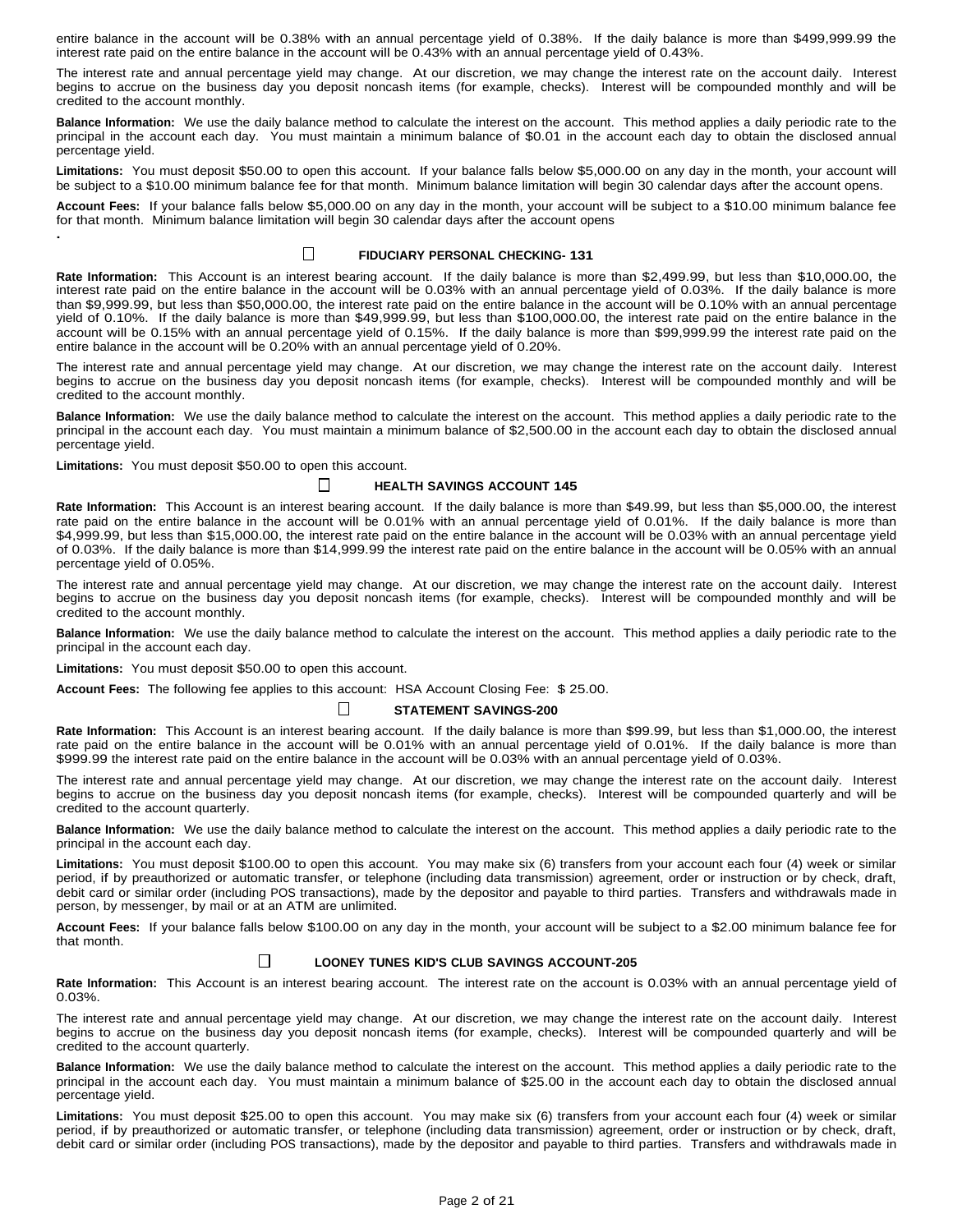person, by messenger, by mail or at an ATM are unlimited.

**CHRISTMAS CLUB-215**

 $\mathbf{I}$ 

 $\Box$ 

**Rate Information:** This Account is an interest bearing account. The interest rate on the account is 0.01% with an annual percentage yield of 0.01%.

The interest rate and annual percentage yield may change. At our discretion, we may change the interest rate on the account daily. Interest begins to accrue on the business day you deposit noncash items (for example, checks). Interest will be compounded quarterly and will be credited to the account quarterly. At the end of the club account period October 31, 2022, the funds in the account will be mailed to you by check.

**Balance Information:** We use the daily balance method to calculate the interest on the account. This method applies a daily periodic rate to the principal in the account each day.

**Limitations:** You must deposit \$10.00 to open this account. You may make six (6) transfers from your account each four (4) week or similar period, if by preauthorized or automatic transfer, or telephone (including data transmission) agreement, order or instruction or by check, draft, debit card or similar order (including POS transactions), made by the depositor and payable to third parties. Transfers and withdrawals made in person, by messenger, by mail or at an ATM are unlimited.

# **COMMUNITY CHECKING 152**

**Rate Information:** This Account is an interest bearing account. If the daily balance is more than \$2,499.99, but less than \$10,000.00, the interest rate paid on the entire balance in the account will be 0.03% with an annual percentage yield of 0.03%. If the daily balance is more than \$9,999.99, but less than \$50,000.00, the interest rate paid on the entire balance in the account will be 0.10% with an annual percentage yield of 0.10%. If the daily balance is more than \$49,999.99, but less than \$100,000.00, the interest rate paid on the entire balance in the account will be 0.15% with an annual percentage yield of 0.15%. If the daily balance is more than \$99,999.99 the interest rate paid on the entire balance in the account will be 0.20% with an annual percentage yield of 0.20%.

The interest rate and annual percentage yield may change. At our discretion, we may change the interest rate on the account Daily. Interest begins to accrue on the business day you deposit noncash items (for example, checks). Interest will be compounded monthly and will be credited to the account monthly.

**Balance Information:** We use the daily balance method to calculate the interest on the account. This method applies a daily periodic rate to the principal in the account each day. You must maintain a minimum balance of \$2,500.00 in the account each day to obtain the disclosed annual percentage yield.

**Limitations:** You must deposit \$50.00 to open this account.

# **MUNICIPAL CHECKING 154**

**Rate Information:** This Account is an interest bearing account. The interest rate on the account is 0.10% with an annual percentage yield of 0.10%.

The interest rate and annual percentage yield may change. At our discretion, we may change the interest rate on the account daily. The interest rate will never be less than 0.10%. The interest rate will never be more than 5.00%. Interest begins to accrue on the business day you deposit noncash items (for example, checks). Interest will be compounded monthly and will be credited to the account monthly.

**Balance Information:** We use the daily balance method to calculate the interest on the account. This method applies a daily periodic rate to the principal in the account each day.

**Limitations:** You must deposit \$500.00 to open this account.

#### $\perp$ **MAX BUSINESS 155**

**Rate Information:** This Account is an interest bearing account. If the daily balance is less than \$10,000.00, the interest rate paid on the entire balance in the account will be 0.03% with an annual percentage yield of 0.03%. If the daily balance is more than \$9,999.99 the interest rate paid on the entire balance in the account will be 0.15% with an annual percentage yield of 0.15%.

The interest rate and annual percentage yield may change. At our discretion, we may change the interest rate on the account daily. Interest begins to accrue on the business day you deposit noncash items (for example, checks). Interest will be compounded monthly and will be credited to the account monthly. If this account is used as an IOLTA Trust Account, then Interest (less applicable fees and service charges) will be sent to the Indiana Bar Foundation, Attn: Comptroller.

**Balance Information:** We use the daily balance method to calculate the interest on the account. This method applies a daily periodic rate to the principal in the account each day.

**Limitations:** You must deposit \$10,000.00 to open this account. You may make six (6) transfers from your account each four (4) week or similar period, if by preauthorized or automatic transfer, or telephone (including data transmission) agreement, order or instruction or by check, draft, debit card or similar order (including POS transactions), made by the depositor and payable to third parties. Transfers and withdrawals made in person, by messenger, by mail or at an ATM are unlimited.

**Account Fees:** If your balance falls below \$10,000.00 on any day in the month, your account will be subject to a \$10.00 minimum balance fee for that month.

#### $\Box$ **FIDUCIARY BUSINESS CHECKING - 157**

**Rate Information:** This Account is an interest bearing account. If the daily balance is more than \$2,499.99, but less than \$10,000.00, the interest rate paid on the entire balance in the account will be 0.03% with an annual percentage yield of 0.03%. If the daily balance is more than \$9,999.99, but less than \$50,000.00, the interest rate paid on the entire balance in the account will be 0.10% with an annual percentage yield of 0.10%. If the daily balance is more than \$49,999.99, but less than \$100,000.00, the interest rate paid on the entire balance in the account will be 0.15% with an annual percentage yield of 0.15%. If the daily balance is more than \$99,999.99 the interest rate paid on the entire balance in the account will be 0.20% with an annual percentage yield of 0.20%.

The interest rate and annual percentage yield may change. At our discretion, we may change the interest rate on the account Daily. Interest begins to accrue on the business day you deposit noncash items (for example, checks). Interest will be compounded monthly and will be credited to the account monthly.

**Balance Information:** We use the daily balance method to calculate the interest on the account. This method applies a daily periodic rate to the principal in the account each day. You must maintain a minimum balance of \$2,500.00 in the account each day to obtain the disclosed annual percentage yield.

**Limitations:** You must deposit \$50.00 to open this account.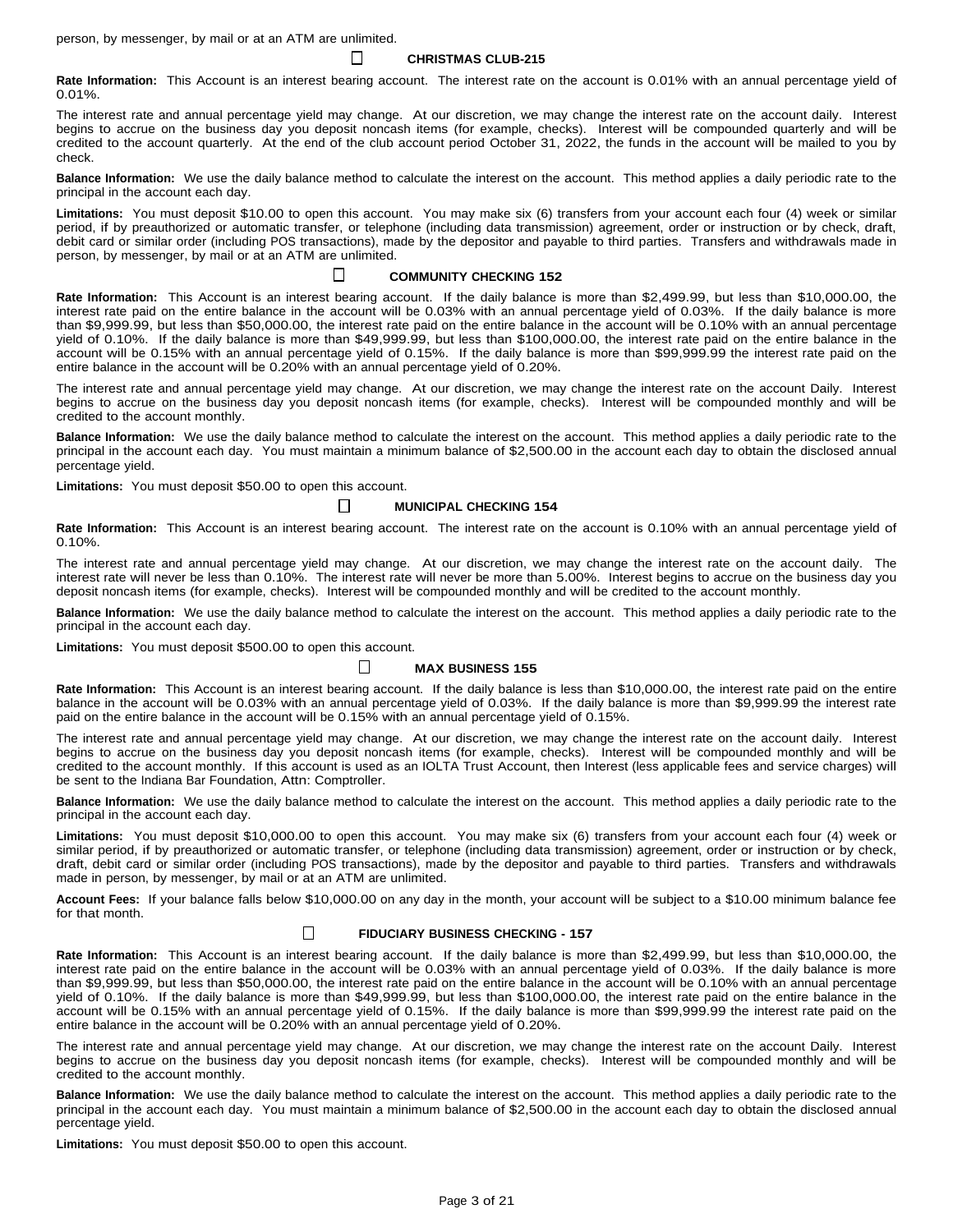### **FREE BUSINESS CHECKING 158**

 $\Box$ 

**Limitations:** You must deposit \$50.00 to open this account. Deposit of coin and currency limited to \$10,000 per month. If your account exceeds \$10,000 in monthly coin and currency deposits, the account may be converted to another checking product. You may make 1,000 free monthly transaction items. Transaction items include all debits and credits. If you exceed the 1,000 free monthly transactions in a statement cycle, the account may be converted to another checking product.

### **BUSINESS INTEREST CHECKING 159**

**Rate Information:** This Account is an interest bearing account. If the daily balance is less than \$50,000.00, the interest rate paid on the entire balance in the account will be 0.03% with an annual percentage yield of 0.03%. If the daily balance is more than \$49,999.99, but less than \$100,000.00, the interest rate paid on the entire balance in the account will be 0.15% with an annual percentage yield of 0.15%. If the daily balance is more than \$99,999.99, but less than \$250,000.00, the interest rate paid on the entire balance in the account will be 0.20% with an annual percentage yield of 0.20%. If the daily balance is more than \$249,999.99, but less than \$500,000.00, the interest rate paid on the entire balance in the account will be 0.25% with an annual percentage yield of 0.25%. If the daily balance is more than \$499,999.99 the interest rate paid on the entire balance in the account will be 0.30% with an annual percentage yield of 0.30%.

The interest rate and annual percentage yield may change. At our discretion, we may change the interest rate on the account daily. Interest begins to accrue on the business day you deposit noncash items (for example, checks). Interest will be compounded monthly and will be credited to the account monthly. If this account is used as an IOLTA Trust Account, then Interest (less applicable fees and service charges) will be sent to the Indiana Bar Foundation, Attn: Comptroller.

**Balance Information:** We use the daily balance method to calculate the interest on the account. This method applies a daily periodic rate to the principal in the account each day. You must maintain a minimum balance of \$0.01 in the account each day to obtain the disclosed annual percentage yield.

**Limitations:** You must deposit \$50.00 to open this account. If your balance falls below \$5,000.00 on any day in the month, your account will be subject to a \$10.00 minimum balance fee for that month. Minimum balance limitation will begin 30 calendar days after the account opens. Maximum aggregate deposit of coin and currency per statement cycle is \$10,000.00. If your account exceeds an aggregate of \$10,000.00 in coin and currency deposits per statement cycle, the bank may convert the account to another checking product. Maximum transactions per statement cycle is 1,000. Transaction items include all debits and credits. If your account exceeds 1,000 transactions per statement cycle, the bank may convert the account to another checking product.

**Account Fees:** If your balance falls below \$5,000.00 on any day in the month, your account will be subject to a \$10.00 minimum balance fee for that month. Minimum balance limitation will begin 30 calendar days after the account opens.

**Paper Statement Fee** - You will receive the first two paper statements following the opening of the account at no cost to you. Beginning with the third paper statement following the opening of the account, a \$3.00 Paper Statement Fee will be charged to the account for each additional paper statement.

You may elect for no additional cost to receive an electronic version of your periodic statement online (an "eStatement") by completing the eStatement set-up for the account within your online Crossroads Bank account. Any legal notices that normally accompany your mailed statement will either continue to be mailed under separate cover or delivered to you electronically. Statements will be delivered at the same frequency regardless of statement delivery method.

You understand and agree that by enrolling in the eStatement Service for an account, you will no longer receive a statement by mail for the account. You may contact the bank to receive a paper copy of a statement for the account. Additional fees apply.

**Change Statement Delivery Method -** If at any time you would like to discontinue the Service, you can change your delivery preference within your online Crossroads Bank account. You can also contact Customer Service or visit one of our branch locations during normal business hours. We may require written confirmation of the request to discontinue the Service.

If you close your account or cancel the Service, you will no longer be able to view any account statements online. Before cancelling the Service or closing your account, print or electronically save copies of your eStatements for your records. You may also request a copy of your current or previous statement be mailed to you at your address of record for the account. Additional fees apply.

When you discontinue the Service, you will automatically receive paper statements and associated paper statement fees beginning with your next statement cycle. Please allow 5 business days for your request to be processed. Electronic delivery of account statements and notifications will then be discontinued. The statements that were previously presented online will not be mailed to you and you will not be able to access them online; however, you can order copies of past statements by contacting Customer Service or visit one of our branch locations during normal business hours. Additional fees may apply.

П

# **COMMERCIAL CHECKING 160**

**Limitations:** You must deposit \$50.00 to open this account.

**Account Fees:** This account features an earnings credit which is applied to reduce or eliminate fees on the account.

**Fee Structure: Monthly Fee - \$10.00 Checks Paid - \$ 0.12 per check Deposited Item On Us - \$0.12 per check Deposited Item Non On Us - \$0.12 per check Coin and currency deposits \$.50 per \$1,000**

.

If the earnings credit exceeds the fees for any period, you will be assessed no fees but you will not be paid, carry forward, or otherwise receive **credit for any excess earnings credit.**

The earnings credit will be calculated by applying the periodic earnings credit rate to the average daily balance in the account for the period. At **any time and at our discretion, the periodic earnings credit rate may change.**

There is a 10% reserve requirement of the average daily balance. The average daily balance is calculated by adding the principal in the account **for each day of the period and dividing that figure by the number of days in the period.**

#### $\mathsf{L}$ **MAX MMDA-140**

**Rate Information:** This Account is an interest bearing account. If the daily balance is less than \$10,000.00, the interest rate paid on the entire balance in the account will be 0.03% with an annual percentage yield of 0.03%. If the daily balance is more than \$9,999.99 the interest rate paid on the entire balance in the account will be 0.15% with an annual percentage yield of 0.15%.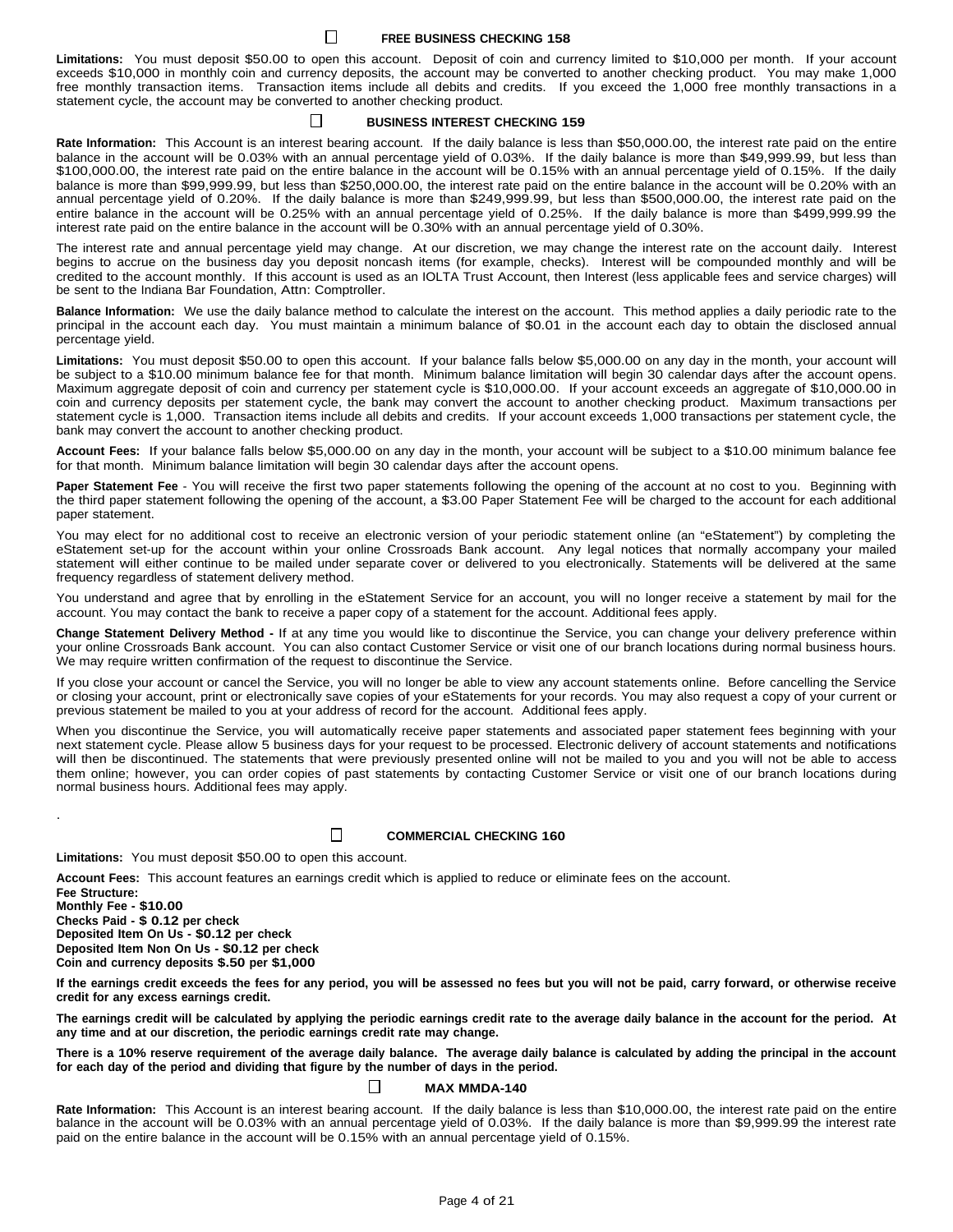The interest rate and annual percentage yield may change. At our discretion, we may change the interest rate on the account daily. Interest begins to accrue on the business day you deposit noncash items (for example, checks). Interest will be compounded monthly and will be credited to the account monthly.

**Balance Information:** We use the daily balance method to calculate the interest on the account. This method applies a daily periodic rate to the principal in the account each day.

**Limitations:** You must deposit \$10,000.00 to open this account. You may make six (6) transfers from your account each four (4) week or similar period, if by preauthorized or automatic transfer, or telephone (including data transmission) agreement, order or instruction or by check, draft, debit card or similar order (including POS transactions), made by the depositor and payable to third parties. Transfers and withdrawals made in person, by messenger, by mail or at an ATM are unlimited.

**Account Fees:** If your balance falls below \$10,000.00 on any day in the month, your account will be subject to a \$10.00 minimum balance feefor that month.

#### $\perp$ **BUSINESS SAVINGS-210**

**Rate Information:** This Account is an interest bearing account. If the daily balance is more than \$99.99, but less than \$1,000.00, the interest rate paid on the entire balance in the account will be 0.01% with an annual percentage yield of 0.01%. If the daily balance is more than \$999.99 the interest rate paid on the entire balance in the account will be 0.03% with an annual percentage yield of 0.03%.

The interest rate and annual percentage yield may change. At our discretion, we may change the interest rate on the account daily. Interest begins to accrue on the business day you deposit noncash items (for example, checks). Interest will be compounded quarterly and will be credited to the account quarterly. If this account is used as an IOLTA Trust Account, then Interest (less applicable fees and service charges) will be sent to the Indiana Bar Foundation, Attn: Comptroller.

**Balance Information:** We use the daily balance method to calculate the interest on the account. This method applies a daily periodic rate to the principal in the account each day.

**Limitations:** You must deposit \$100.00 to open this account. You may make six (6) transfers from your account each four (4) week or similar period, if by preauthorized or automatic transfer, or telephone (including data transmission) agreement, order or instruction or by check, draft, debit card or similar order (including POS transactions), made by the depositor and payable to third parties. Transfers and withdrawals made in person, by messenger, by mail or at an ATM are unlimited.

**Account Fees:** If your balance falls below \$100.00 on any day in the month, your account will be subject to a \$2.00 minimum balance fee for that month.

#### $\Box$ **91 DAY CERTIFICATE OF DEPOSIT - 300**

**Rate Information:** This Account is an interest bearing account. The interest rate on the account is 0.08% with an annual percentage yield of 0.08%.

The interest rate and annual percentage yield will not change for the term of the account. The interest rate will be in effect for 91 days. Interest begins to accrue on the business day you deposit noncash items (for example, checks). Interest will not be compounded on the account. Interest will be credited at maturity. We will mail the interest in a check to you or deposit the interest in an account that you designate.

**Balance Information:** We use the daily balance method to calculate the interest on the account. This method applies a daily periodic rate to the principal in the account each day.

**Limitations:** You must deposit \$5,000.00 to open this account. You may not make additional deposits into this account. You may not make withdrawals from your account until the maturity date.

**Time Account Information:** Your account will mature in 91 days. If you withdraw any of the principal before the maturity date, we may impose a penalty of the greater of 90 days of interest earned or that could have been earned on the amount withdrawn or a minimum of \$25.00; this may result in a reduction of principal. This account will automatically renew. You will have 7 calendar days after the maturity date to withdraw funds without penalty. If you do not withdraw the funds, each renewal term will be for an identical period of time as the original term.

### **182 DAY CERTIFICATE OF DEPOSIT - 301**

 $\Box$ 

**Rate Information:** This Account is an interest bearing account. The interest rate on the account is 0.15% with an annual percentage yield of 0.15%.

The interest rate and annual percentage yield will not change for the term of the account. The interest rate will be in effect for 182 days. Interest begins to accrue on the business day you deposit noncash items (for example, checks). Interest will be compounded quarterly and will be credited quarterly. We will mail the interest in a check to you or deposit the interest in an account that you designate. The annual percentage yield assumes interest will remain on deposit until maturity. A withdrawal will reduce earnings.

**Balance Information:** We use the daily balance method to calculate the interest on the account. This method applies a daily periodic rate to the principal in the account each day.

**Limitations:** You must deposit \$5,000.00 to open this account. You may not make additional deposits into this account. You may not make withdrawals from your account until the maturity date.

**Time Account Information:** Your account will mature in 182 days. If you withdraw any of the principal before the maturity date, we may impose a penalty of the greater of 90 days of interest earned or that could have been earned on the amount withdrawn or a minimum of \$25.00; this may result in a reduction of principal.

. This account will automatically renew. You will have 7 calendar days after the maturity date to withdraw funds without penalty. If you do not withdraw the funds, each renewal term will be for an identical period of time as the original term.

#### Ш **12 MONTH CERTIFICATE OF DEPOSIT-302**

**Rate Information:** This Account is an interest bearing account. The interest rate on the account is 0.25% with an annual percentage yield of 0.25%.

The interest rate and annual percentage yield will not change for the term of the account. The interest rate will be in effect for 12 Months. Interest begins to accrue on the business day you deposit noncash items (for example, checks). Interest will be compounded quarterly and will be credited quarterly. We will mail the interest in a check to you or deposit the interest in an account that you designate. The annual percentage yield assumes interest will remain on deposit until maturity. A withdrawal will reduce earnings.

**Balance Information:** We use the daily balance method to calculate the interest on the account. This method applies a daily periodic rate to the principal in the account each day.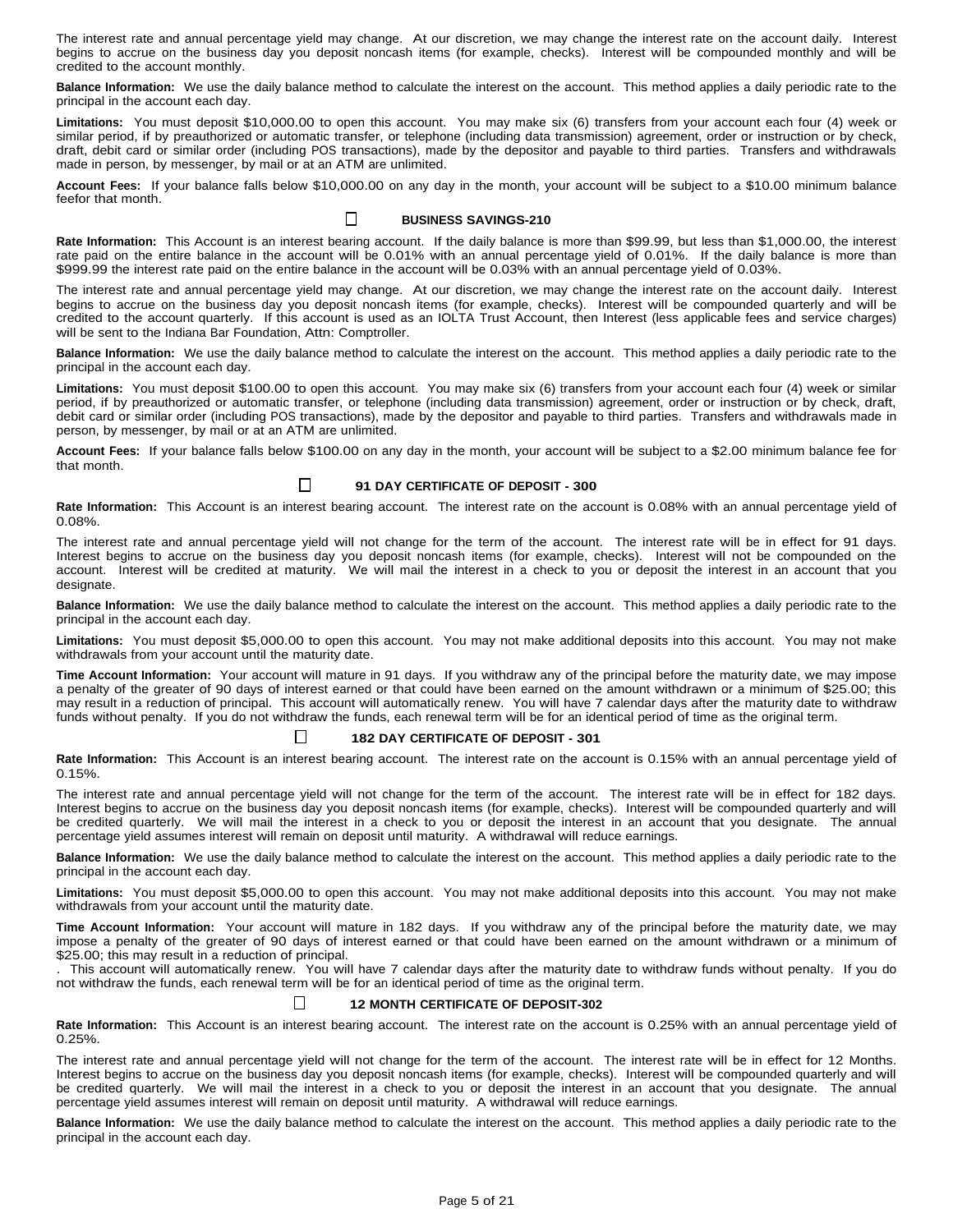**Limitations:** You must deposit \$5,000.00 to open this account. You may not make additional deposits into this account. You may not make withdrawals from your account until the maturity date.

**Time Account Information:** Your account will mature in 12 Months. If you withdraw any of the principal before the maturity date, we may impose a penalty of the greater of 182 days of interest earned or that could have been earned on the amount withdrawn or a minimum of \$25.00; this may result in a reduction of principal.

. This account will automatically renew. You will have 7 calendar days after the maturity date to withdraw funds without penalty. If you do not withdraw the funds, each renewal term will be for an identical period of time as the original term.

#### $\perp$ **18 MONTH CERTIFICATE OF DEPOSIT - 304**

**Rate Information:** This Account is an interest bearing account. The interest rate on the account is 0.30% with an annual percentage yield of 0.30%.

The interest rate and annual percentage yield will not change for the term of the account. The interest rate will be in effect for 18 Months. Interest begins to accrue on the business day you deposit noncash items (for example, checks). Interest will be compounded quarterly and will be credited quarterly. We will mail the interest in a check to you or deposit the interest in an account that you designate. The annual percentage yield assumes interest will remain on deposit until maturity. A withdrawal will reduce earnings.

**Balance Information:** We use the daily balance method to calculate the interest on the account. This method applies a daily periodic rate to the principal in the account each day.

**Limitations:** You must deposit \$5,000.00 to open this account. You may not make additional deposits into this account. You may not make withdrawals from your account until the maturity date.

**Time Account Information:** Your account will mature in 18 Months. If you withdraw any of the principal before the maturity date, we may impose a penalty of the greater of 365 days of interest earned or that could have been earned on the amount withdrawn or a minimum of \$25.00; this may result in a reduction of principal. This account will automatically renew. You will have 7 calendar days after the maturity date to withdraw funds without penalty. If you do not withdraw the funds, each renewal term will be for an identical period of time as the original term.

#### $\sqcup$ **24 MONTH CERTIFICATE OF DEPOSIT - 305**

**Rate Information:** This Account is an interest bearing account. The interest rate on the account is 0.40% with an annual percentage yield of 0.40%.

The interest rate and annual percentage yield will not change for the term of the account. The interest rate will be in effect for 24 Months. Interest begins to accrue on the business day you deposit noncash items (for example, checks). Interest will be compounded quarterly and will be credited quarterly. We will mail the interest in a check to you or deposit the interest in an account that you designate. The annual percentage yield assumes interest will remain on deposit until maturity. A withdrawal will reduce earnings.

**Balance Information:** We use the daily balance method to calculate the interest on the account. This method applies a daily periodic rate to the principal in the account each day.

**Limitations:** You must deposit \$5,000.00 to open this account. You may not make additional deposits into this account. You may not make withdrawals from your account until the maturity date.

**Time Account Information:** Your account will mature in 24 Months. If you withdraw any of the principal before the maturity date, we may impose a penalty of the greater of 365 days of interest earned or that could have been earned on the amount withdrawn or a minimum of \$25.00; this may result in a reduction of principal. This account will automatically renew. You will have 7 calendar days after the maturity date to withdraw funds without penalty. If you do not withdraw the funds, each renewal term will be for an identical period of time as the original term.

#### $\Box$ **36 MONTH CERTIFICATE OF DEPOSIT - 308**

**Rate Information:** This Account is an interest bearing account. The interest rate on the account is 0.45% with an annual percentage yield of 0.45%.

The interest rate and annual percentage yield will not change for the term of the account. The interest rate will be in effect for 36 Months. Interest begins to accrue on the business day you deposit noncash items (for example, checks). Interest will be compounded quarterly and will be credited quarterly. We will mail the interest in a check to you or deposit the interest in an account that you designate. The annual percentage yield assumes interest will remain on deposit until maturity. A withdrawal will reduce earnings.

**Balance Information:** We use the daily balance method to calculate the interest on the account. This method applies a daily periodic rate to the principal in the account each day.

**Limitations:** You must deposit \$5,000.00 to open this account. You may not make additional deposits into this account. You may not make withdrawals from your account until the maturity date.

**Time Account Information:** Your account will mature in 36 Months. If you withdraw any of the principal before the maturity date, we may impose a penalty of the greater of 547 days of interest earned or that could have been earned on the amount withdrawn or a minimum of \$25.00; this may result in a reduction of principal. This account will automatically renew. You will have 7 calendar days after the maturity date to withdraw funds without penalty. If you do not withdraw the funds, each renewal term will be for an identical period of time as the original term.

#### $\perp$ **48 MONTH CERTIFICATE OF DEPOSIT - 309**

**Rate Information:** This Account is an interest bearing account. The interest rate on the account is 0.50% with an annual percentage yield of 0.50%.

The interest rate and annual percentage yield will not change for the term of the account. The interest rate will be in effect for 48 Month. Interest begins to accrue on the business day you deposit noncash items (for example, checks). Interest will be compounded quarterly and will be credited quarterly. We will mail the interest in a check to you or deposit the interest in an account that you designate. The annual percentage yield assumes interest will remain on deposit until maturity. A withdrawal will reduce earnings.

**Balance Information:** We use the daily balance method to calculate the interest on the account. This method applies a daily periodic rate to the principal in the account each day.

**Limitations:** You must deposit \$5,000.00 to open this account. You may not make additional deposits into this account. You may not make withdrawals from your account until the maturity date.

**Time Account Information:** Your account will mature in 48 Months. If you withdraw any of the principal before the maturity date, we may impose a penalty of the greater of 547 days of interest earned or that could have been earned on the amount withdrawn or a minimum of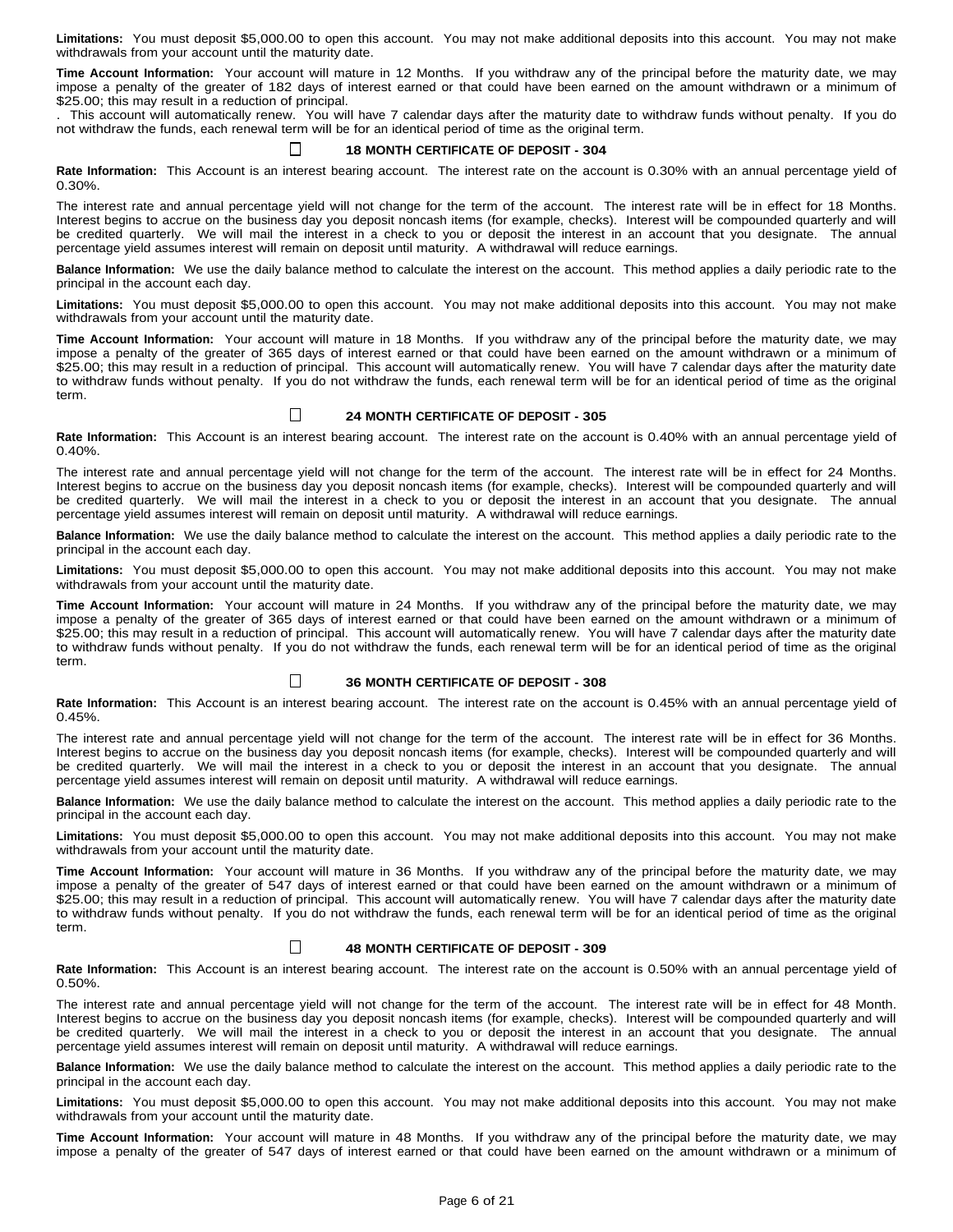\$25.00; this may result in a reduction of principal. This account will automatically renew. You will have 7 calendar days after the maturity date to withdraw funds without penalty. If you do not withdraw the funds, each renewal term will be for an identical period of time as the original term.

#### □ **60 MONTH CERTIFICATE OF DEPOSIT - 310**

**Rate Information:** This Account is an interest bearing account. The interest rate on the account is 0.75% with an annual percentage yield of 0.75%.

The interest rate and annual percentage yield will not change for the term of the account. The interest rate will be in effect for 60 Months. Interest begins to accrue on the business day you deposit noncash items (for example, checks). Interest will be compounded quarterly and will be credited quarterly. We will mail the interest in a check to you or deposit the interest in an account that you designate. The annual percentage yield assumes interest will remain on deposit until maturity. A withdrawal will reduce earnings.

**Balance Information:** We use the daily balance method to calculate the interest on the account. This method applies a daily periodic rate to the principal in the account each day.

**Limitations:** You must deposit \$5,000.00 to open this account. You may not make additional deposits into this account. You may not make withdrawals from your account until the maturity date.

**Time Account Information:** Your account will mature in 60 Months. If you withdraw any of the principal before the maturity date, we may impose a penalty of the greater of 547 days of interest earned or that could have been earned on the amount withdrawn or a minimum of \$25.00; this may result in a reduction of principal. This account will automatically renew. You will have 7 calendar days after the maturity date to withdraw funds without penalty. If you do not withdraw the funds, each renewal term will be for an identical period of time as the original term.

#### Ц **91 DAY IRA - 400**

**Rate Information:** This Account is an interest bearing account. The interest rate on the account is 0.08% with an annual percentage yield of 0.08%.

The interest rate and annual percentage yield will not change for the term of the account. The interest rate will be in effect for 91 Days. Interest begins to accrue on the business day you deposit noncash items (for example, checks). Interest will not be compounded on the account. Interest will be credited at maturity. We will mail the interest in a check to you or deposit the interest in an account that you designate.

**Balance Information:** We use the daily balance method to calculate the interest on the account. This method applies a daily periodic rate to the principal in the account each day.

**Limitations:** You must deposit \$1,000.00 to open this account. You may not make additional deposits into this account. You may not make withdrawals from your account until the maturity date. Exceptions: We may let you withdraw money from your Account before the maturity Date without an early withdrawal penalty: (1) when one or more of you dies or is determined legally incompetent by a court or other administrative body of competent jurisdiction; or (2) when the Account is an Individual Retirement Account (IRA) established in accordance with 26 USC 408 and the money is paid within seven (7) days after the Account is opened; or (3) if the Account is an IRA established pursuant to 26 USC 408 or 26 USC 401, when you reach age 59 ½ or become disabled; or (4) within an applicable grace period (if any).

**Time Account Information:** Your account will mature in 91 Days. If you withdraw any of the principal before the maturity date, we may impose a penalty of the greater of 90 days of interest earned or that could have been earned on the amount withdrawn or a minimum of \$25.00; this may result in a reduction of principal. This account will automatically renew. You will have 7 calendar days after the maturity date to withdraw funds without penalty. If you do not withdraw the funds, each renewal term will be for an identical period of time as the original term.

#### $\perp$ **182 DAY IRA - 401**

**Rate Information:** This Account is an interest bearing account. The interest rate on the account is 0.15% with an annual percentage yield of 0.15%.

The interest rate and annual percentage yield will not change for the term of the account. The interest rate will be in effect for 182 Days. Interest begins to accrue on the business day you deposit noncash items (for example, checks). Interest will be compounded quarterly and will be credited quarterly. We will mail the interest in a check to you or deposit the interest in an account that you designate. The annual percentage yield assumes interest will remain on deposit until maturity. A withdrawal will reduce earnings.

**Balance Information:** We use the daily balance method to calculate the interest on the account. This method applies a daily periodic rate to the principal in the account each day.

**Limitations:** You must deposit \$1,000.00 to open this account. You may not make additional deposits into this account. You may not make withdrawals from your account until the maturity date. Exceptions: We may let you withdraw money from your Account before the maturity Date without an early withdrawal penalty: (1) when one or more of you dies or is determined legally incompetent by a court or other administrative body of competent jurisdiction; or (2) when the Account is an Individual Retirement Account (IRA) established in accordance with 26 USC 408 and the money is paid within seven (7) days after the Account is opened; or (3) if the Account is an IRA established pursuant to 26 USC 408 or 26 USC 401, when you reach age 59 ½ or become disabled; or (4) within an applicable grace period (if any).

**Time Account Information:** Your account will mature in 182 Days. If you withdraw any of the principal before the maturity date, we may impose a penalty of the greater of 90 days of interest earned or that could have been earned on the amount withdrawn or a minimum of \$25.00; this may result in a reduction of principal. This account will automatically renew. You will have 7 calendar days after the maturity date to withdraw funds without penalty. If you do not withdraw the funds, each renewal term will be for an identical period of time as the original term.

### $\Box$ **12 MONTH IRA - 402**

**Rate Information:** This Account is an interest bearing account. The interest rate on the account is 0.25% with an annual percentage yield of 0.25%.

The interest rate and annual percentage yield will not change for the term of the account. The interest rate will be in effect for 12 Months. Interest begins to accrue on the business day you deposit noncash items (for example, checks). Interest will be compounded quarterly and will be credited quarterly. We will mail the interest in a check to you or deposit the interest in an account that you designate. The annual percentage yield assumes interest will remain on deposit until maturity. A withdrawal will reduce earnings.

**Balance Information:** We use the daily balance method to calculate the interest on the account. This method applies a daily periodic rate to the principal in the account each day.

**Limitations:** You must deposit \$1,000.00 to open this account. You may not make additional deposits into this account. You may not make withdrawals from your account until the maturity date. Exceptions: We may let you withdraw money from your Account before the maturity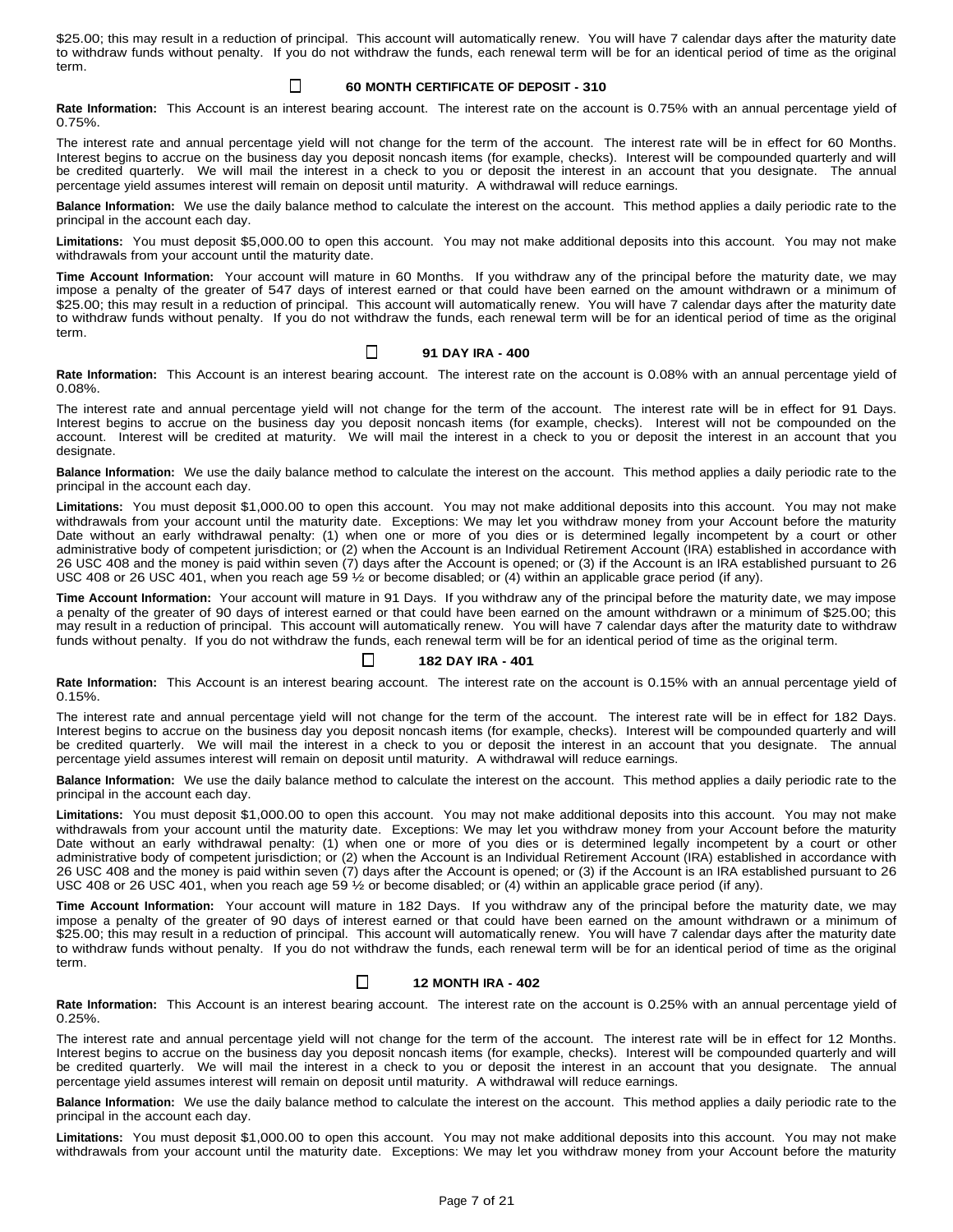Date without an early withdrawal penalty: (1) when one or more of you dies or is determined legally incompetent by a court or other administrative body of competent jurisdiction; or (2) when the Account is an Individual Retirement Account (IRA) established in accordance with 26 USC 408 and the money is paid within seven (7) days after the Account is opened; or (3) if the Account is an IRA established pursuant to 26 USC 408 or 26 USC 401, when you reach age 59 ½ or become disabled; or (4) within an applicable grace period (if any).

**Time Account Information:** Your account will mature in 12 Months. If you withdraw any of the principal before the maturity date, we may impose a penalty of the greater of 182 days of interest earned or that could have been earned on the amount withdrawn or a minimum of \$25.00; this may result in a reduction of principal. This account will automatically renew. You will have 7 calendar days after the maturity date to withdraw funds without penalty. If you do not withdraw the funds, each renewal term will be for an identical period of time as the original term.

### $\Box$ **18 MONTH IRA - 404**

**Rate Information:** This Account is an interest bearing account. The interest rate on the account is 0.30% with an annual percentage yield of 0.30%.

The interest rate and annual percentage yield will not change for the term of the account. The interest rate will be in effect for 18 Months. Interest begins to accrue on the business day you deposit noncash items (for example, checks). Interest will be compounded quarterly and will be credited quarterly. We will mail the interest in a check to you or deposit the interest in an account that you designate. The annual percentage yield assumes interest will remain on deposit until maturity. A withdrawal will reduce earnings.

**Balance Information:** We use the daily balance method to calculate the interest on the account. This method applies a daily periodic rate to the principal in the account each day.

**Limitations:** You must deposit \$1,000.00 to open this account. You may not make additional deposits into this account. You may not make withdrawals from your account until the maturity date. Exceptions: We may let you withdraw money from your Account before the maturity Date without an early withdrawal penalty: (1) when one or more of you dies or is determined legally incompetent by a court or other administrative body of competent jurisdiction; or (2) when the Account is an Individual Retirement Account (IRA) established in accordance with 26 USC 408 and the money is paid within seven (7) days after the Account is opened; or (3) if the Account is an IRA established pursuant to 26 USC 408 or 26 USC 401, when you reach age 59 1/2 or become disabled; or (4) within an applicable grace period (if any).

**Time Account Information:** Your account will mature in 18 Months. If you withdraw any of the principal before the maturity date, we may impose a penalty of the greater of 365 days of interest earned or that could have been earned on the amount withdrawn or a minimum of \$25.00; this may result in a reduction of principal. This account will automatically renew. You will have 7 calendar days after the maturity date to withdraw funds without penalty. If you do not withdraw the funds, each renewal term will be for an identical period of time as the original term.

#### $\Box$ **18 MO SMART IRA CD - 424**

**Rate Information:** This Account is an interest bearing account. The interest rate on the account is 0.25% with an annual percentage yield of 0.25%.

The interest rate and annual percentage yield will not change for the term of the account. The interest rate will be in effect for 18 Months. Interest begins to accrue on the business day you deposit noncash items (for example, checks). Interest will be compounded quarterly and will be credited to the account quarterly. The annual percentage yield assumes interest will remain on deposit until maturity. A withdrawal will reduce earnings.

**Balance Information:** We use the daily balance method to calculate the interest on the account. This method applies a daily periodic rate to the principal in the account each day.

**Limitations:** You must deposit \$100.00 to open this account. The Owner may, from time to time, with the consent of the Institution, make additions to the balance in this account. Any such addition(s) shall not extend the maturity date, or renewed maturity date (if made during a renewed term), of this account or any portion of this account. You may not make withdrawals from your account until the maturity date. Exceptions: We may let you withdraw money from your Account before the maturity Date without an early withdrawal penalty: (1) when one or more of you dies or is determined legally incompetent by a court or other administrative body of competent jurisdiction; or (2) when the Account is an Individual Retirement Account (IRA) established in accordance with 26 USC 408 and the money is paid within seven (7) days after the Account is opened; or (3) if the Account is an IRA established pursuant to 26 USC 408 or 26 USC 401, when you reach age 59 ½ or become disabled; or (4) within an applicable grace period (if any).

**Time Account Information:** Your account will mature in 18 Months. If you withdraw any of the principal before the maturity date, we may impose a penalty of the greater of 365 days of interest earned or that could have been earned on the amount withdrawn or a minimum of \$25.00; this may result in a reduction of principal. This account will automatically renew. You will have 7 calendar days after the maturity date to withdraw funds without penalty. If you do not withdraw the funds, each renewal term will be for an identical period of time as the original term.

#### $\Box$ **24 MONTH IRA - 405**

**Rate Information:** This Account is an interest bearing account. The interest rate on the account is 0.40% with an annual percentage yield of 0.40%.

The interest rate and annual percentage yield will not change for the term of the account. The interest rate will be in effect for 24 Months. Interest begins to accrue on the business day you deposit noncash items (for example, checks). Interest will be compounded quarterly and will be credited quarterly. We will mail the interest in a check to you or deposit the interest in an account that you designate. The annual percentage yield assumes interest will remain on deposit until maturity. A withdrawal will reduce earnings.

**Balance Information:** We use the daily balance method to calculate the interest on the account. This method applies a daily periodic rate to the principal in the account each day.

**Limitations:** You must deposit \$1,000.00 to open this account. You may not make additional deposits into this account. You may not make withdrawals from your account until the maturity date. Exceptions: We may let you withdraw money from your Account before the maturity Date without an early withdrawal penalty: (1) when one or more of you dies or is determined legally incompetent by a court or other administrative body of competent jurisdiction; or (2) when the Account is an Individual Retirement Account (IRA) established in accordance with 26 USC 408 and the money is paid within seven (7) days after the Account is opened; or (3) if the Account is an IRA established pursuant to 26 USC 408 or 26 USC 401, when you reach age 59 1/2 or become disabled; or (4) within an applicable grace period (if any).

**Time Account Information:** Your account will mature in 24 Months. If you withdraw any of the principal before the maturity date, we may impose a penalty of the greater of 365 days of interest earned or that could have been earned on the amount withdrawn or a minimum of \$25.00; this may result in a reduction of principal. This account will automatically renew. You will have 7 calendar days after the maturity date to withdraw funds without penalty. If you do not withdraw the funds, each renewal term will be for an identical period of time as the original term.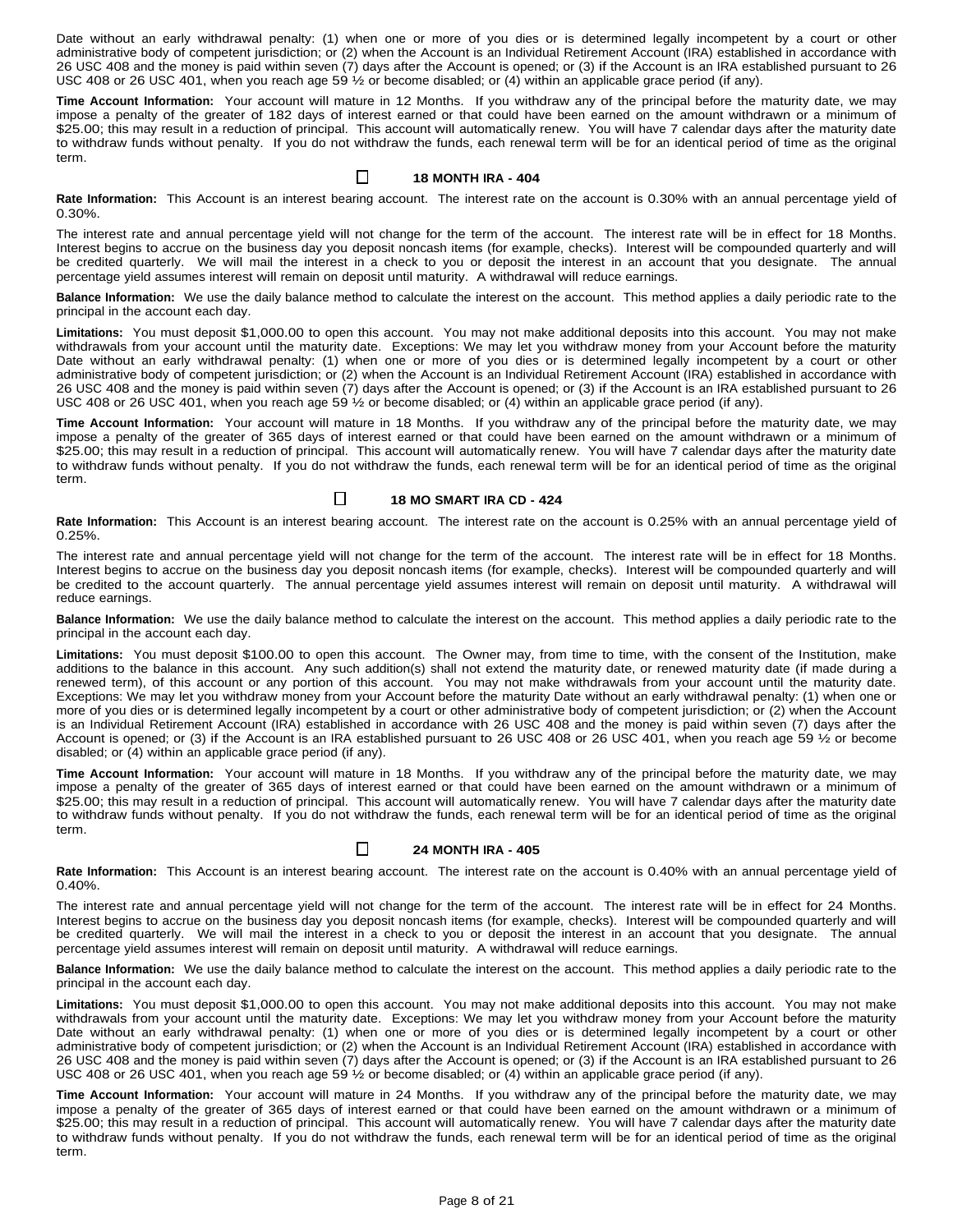**36 MONTH IRA - 408**

П

**Rate Information:** This Account is an interest bearing account. The interest rate on the account is 0.45% with an annual percentage yield of 0.45%.

The interest rate and annual percentage yield will not change for the term of the account. The interest rate will be in effect for 36 Months. Interest begins to accrue on the business day you deposit noncash items (for example, checks). Interest will be compounded quarterly and will be credited quarterly. We will mail the interest in a check to you or deposit the interest in an account that you designate. The annual percentage yield assumes interest will remain on deposit until maturity. A withdrawal will reduce earnings.

**Balance Information:** We use the daily balance method to calculate the interest on the account. This method applies a daily periodic rate to the principal in the account each day.

**Limitations:** You must deposit \$1,000.00 to open this account. You may not make additional deposits into this account. You may not make withdrawals from your account until the maturity date. Exceptions: We may let you withdraw money from your Account before the maturity Date without an early withdrawal penalty: (1) when one or more of you dies or is determined legally incompetent by a court or other administrative body of competent jurisdiction; or (2) when the Account is an Individual Retirement Account (IRA) established in accordance with 26 USC 408 and the money is paid within seven (7) days after the Account is opened; or (3) if the Account is an IRA established pursuant to 26 USC 408 or 26 USC 401, when you reach age 59 ½ or become disabled; or (4) within an applicable grace period (if any).

**Time Account Information:** Your account will mature in 36 Months. If you withdraw any of the principal before the maturity date, we may impose a penalty of the greater of 547 days of interest earned or that could have been earned on the amount withdrawn or a minimum of \$25.00; this may result in a reduction of principal. This account will automatically renew. You will have 7 calendar days after the maturity date to withdraw funds without penalty. If you do not withdraw the funds, each renewal term will be for an identical period of time as the original term.

### $\Box$ **48 MONTH IRA - 409**

**Rate Information:** This Account is an interest bearing account. The interest rate on the account is 0.50% with an annual percentage yield of 0.50%.

The interest rate and annual percentage yield will not change for the term of the account. The interest rate will be in effect for 48 Months. Interest begins to accrue on the business day you deposit noncash items (for example, checks). Interest will be compounded quarterly and will be credited quarterly. We will mail the interest in a check to you or deposit the interest in an account that you designate. The annual percentage yield assumes interest will remain on deposit until maturity. A withdrawal will reduce earnings.

**Balance Information:** We use the daily balance method to calculate the interest on the account. This method applies a daily periodic rate to the principal in the account each day.

**Limitations:** You must deposit \$1,000.00 to open this account. You may not make additional deposits into this account. You may not make withdrawals from your account until the maturity date. Exceptions: We may let you withdraw money from your Account before the maturity Date without an early withdrawal penalty: (1) when one or more of you dies or is determined legally incompetent by a court or other administrative body of competent jurisdiction; or (2) when the Account is an Individual Retirement Account (IRA) established in accordance with 26 USC 408 and the money is paid within seven (7) days after the Account is opened; or (3) if the Account is an IRA established pursuant to 26 USC 408 or 26 USC 401, when you reach age 59 1/2 or become disabled; or (4) within an applicable grace period (if any).

**Time Account Information:** Your account will mature in 48 Months. If you withdraw any of the principal before the maturity date, we may impose a penalty of the greater of 547 days of interest earned or that could have been earned on the amount withdrawn or a minimum of \$25.00; this may result in a reduction of principal. This account will automatically renew. You will have 7 calendar days after the maturity date to withdraw funds without penalty. If you do not withdraw the funds, each renewal term will be for an identical period of time as the original term.

#### $\Box$ **60 MONTH IRA - 410**

**Rate Information:** This Account is an interest bearing account. The interest rate on the account is 0.75% with an annual percentage yield of 0.75%.

The interest rate and annual percentage yield will not change for the term of the account. The interest rate will be in effect for 60 Months. Interest begins to accrue on the business day you deposit noncash items (for example, checks). Interest will be compounded quarterly and will be credited quarterly. We will mail the interest in a check to you or deposit the interest in an account that you designate. The annual percentage yield assumes interest will remain on deposit until maturity. A withdrawal will reduce earnings.

**Balance Information:** We use the daily balance method to calculate the interest on the account. This method applies a daily periodic rate to the principal in the account each day.

**Limitations:** You must deposit \$1,000.00 to open this account. You may not make additional deposits into this account. You may not make withdrawals from your account until the maturity date. Exceptions: We may let you withdraw money from your Account before the maturity Date without an early withdrawal penalty: (1) when one or more of you dies or is determined legally incompetent by a court or other administrative body of competent jurisdiction; or (2) when the Account is an Individual Retirement Account (IRA) established in accordance with 26 USC 408 and the money is paid within seven (7) days after the Account is opened; or (3) if the Account is an IRA established pursuant to 26 USC 408 or 26 USC 401, when you reach age 59 1/2 or become disabled; or (4) within an applicable grace period (if any).

**Time Account Information:** Your account will mature in 60 Months. If you withdraw any of the principal before the maturity date, we may impose a penalty of the greater of 547 days of interest earned or that could have been earned on the amount withdrawn or a minimum of \$25.00; this may result in a reduction of principal. This account will automatically renew. You will have 7 calendar days after the maturity date to withdraw funds without penalty. If you do not withdraw the funds, each renewal term will be for an identical period of time as the original term.

# **OTHER ACCOUNT FEES**

# **The following fees apply to all of your accounts with us:**

Account Activity Printout:  $\sim$  8 1.00 each set of the set of the set of the set of the set of the set of the set of the set of the set of the set of the set of the set of the set of the set of the set of the set of the se Account Balance Inquiry: \$ 1.00 each \$ 1.00 each \$ 1.00 each \$ 1.00 each \$ 1.00 each \$ 1.00 each \$ 1.00 each \$ 1.00 each \$ 1.00 each \$ 1.00 each \$ 1.00 each \$ 1.00 each \$ 1.00 each \$ 1.00 each \$ 1.00 each \$ 1.00 each \$ 1.0 Fax Service: 3.00 per page Garnishments : \$20.00 per Tax Levy, Restraining Orders (Legal): **\$100.00 per** and the straining orders (Legal): Escheat - Unclaimed Property as defined by Indiana Law: \$50.00 \$50.00 per account submitted to state<br>Research and Reconciliation: Waive 1st time only - 1 hour minimum fee - \$30.00 per hour Waive 1st time only - 1 hour minimum fee - \$30.00 per hour Bank Check - Account Holder:  $$5.00$  each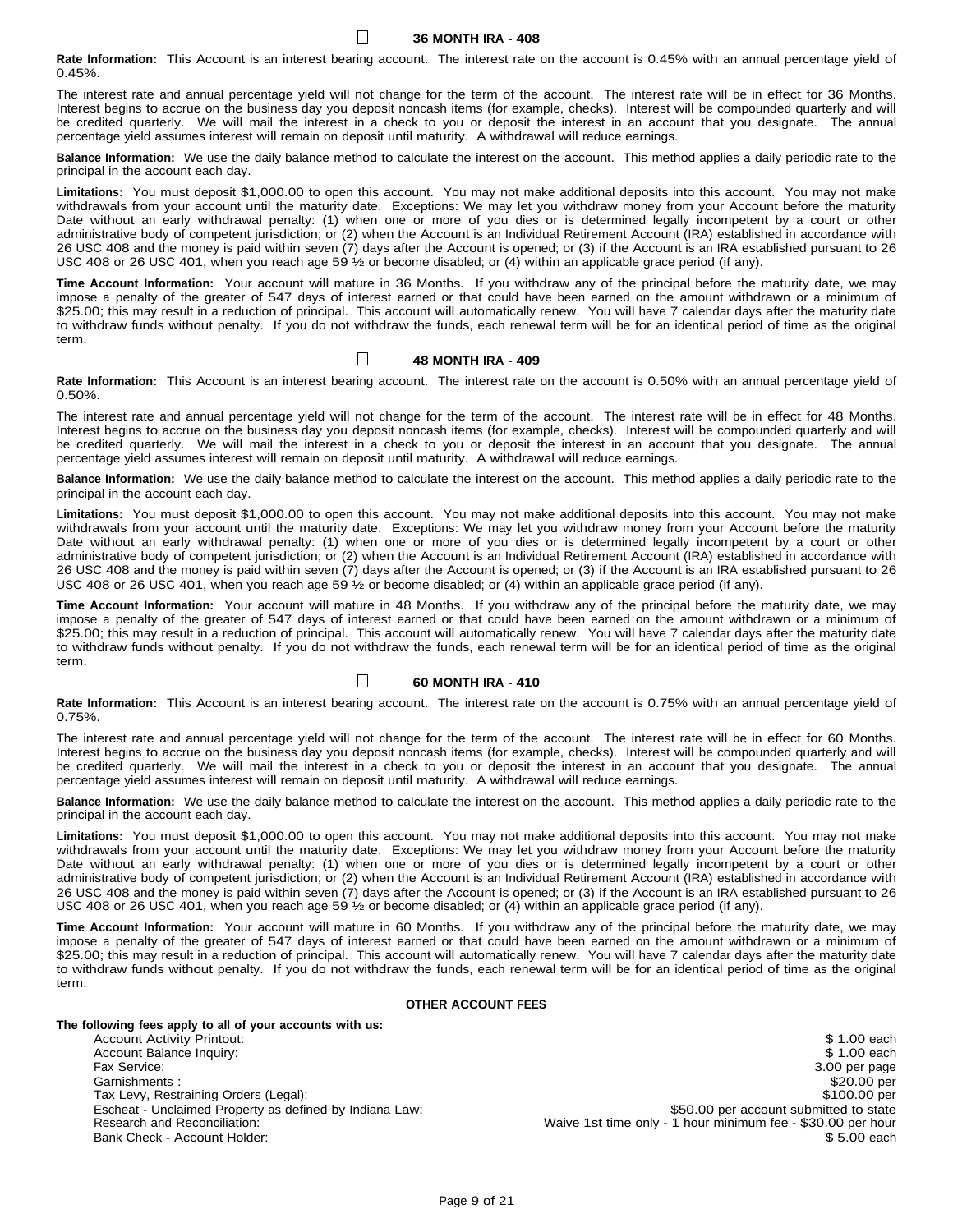| The following fees apply to all of your accounts with us except Certificates of Deposit and Time Deposit Accounts:<br>ATM Foreign Fee:<br>Rush ATM/Debit Card Replacement:<br>ATM Replacement Card Fee:                                                                                                                                                                                                                                                   | \$1.50 per transaction<br>\$35.00 per card<br>\$10.00 per                                                                                                                                                                                                                                                                                                                                                                           |
|-----------------------------------------------------------------------------------------------------------------------------------------------------------------------------------------------------------------------------------------------------------------------------------------------------------------------------------------------------------------------------------------------------------------------------------------------------------|-------------------------------------------------------------------------------------------------------------------------------------------------------------------------------------------------------------------------------------------------------------------------------------------------------------------------------------------------------------------------------------------------------------------------------------|
| Statement Incorrect Address (Waive 1st time only):<br>Re-Issue of ATM/Debit Card PIN:<br>New Account Closed within 90 days:                                                                                                                                                                                                                                                                                                                               | \$5.00 per<br>\$5.00 per<br>\$25.00 per                                                                                                                                                                                                                                                                                                                                                                                             |
| The following fee applies to Checking; and Business Checking Accounts:<br>Dormant Fees: Checking 1year and under \$1,000.00:                                                                                                                                                                                                                                                                                                                              | \$5.00 per month                                                                                                                                                                                                                                                                                                                                                                                                                    |
| The following fees apply to Checking; Business Checking; and Money Market Accounts Accounts:<br>Counter Checks:                                                                                                                                                                                                                                                                                                                                           | 1st 5 are free then \$1.00 each                                                                                                                                                                                                                                                                                                                                                                                                     |
| Non-Sufficient Funds (NSF Paid):                                                                                                                                                                                                                                                                                                                                                                                                                          | \$10.00 fee per item when the negative balance is $(\$0.01)$ to $(\$10.00)$<br>and \$34.00 fee per item when the negative balance is (\$10.01) or<br>greater                                                                                                                                                                                                                                                                        |
| Checks - Photo Copy:<br>Overdraft Protection:<br>Non-Sufficient Funds (NSF Returned):                                                                                                                                                                                                                                                                                                                                                                     | \$1.00<br>\$10.00 fee per day, regardless of the # of transfers<br>\$10.00 fee per item when the negative balance is (\$0.01) to (\$10.00)<br>and \$34.00 fee per item when the negative balance is (\$10.01) or<br>greater                                                                                                                                                                                                         |
| The following fees apply to Checking; Savings Accounts; Business Checking; and Money Market Accounts Accounts:<br>Statement - Duplicate Copy:                                                                                                                                                                                                                                                                                                             | \$5.00 each                                                                                                                                                                                                                                                                                                                                                                                                                         |
| Statement - Special:<br>Stop Payment Fee:                                                                                                                                                                                                                                                                                                                                                                                                                 | \$10.00 each<br>\$34.00 each                                                                                                                                                                                                                                                                                                                                                                                                        |
| Statement - Compact Disk:<br>Deposited Item Returned:<br>Telephone Transfers:                                                                                                                                                                                                                                                                                                                                                                             | \$5.00 per month<br>\$10.00 per item<br>\$5.00 each                                                                                                                                                                                                                                                                                                                                                                                 |
| The following fees apply to Savings Accounts Accounts:<br>Travelers Checks - 2 Party Checks:<br>Travelers Checks - 1 Party:                                                                                                                                                                                                                                                                                                                               |                                                                                                                                                                                                                                                                                                                                                                                                                                     |
| The following fee applies to Savings Accounts; and Money Market Accounts Accounts:<br>Dormant Fees - Savings - 3 years & under \$1,000.00:                                                                                                                                                                                                                                                                                                                | \$5.00 per month                                                                                                                                                                                                                                                                                                                                                                                                                    |
|                                                                                                                                                                                                                                                                                                                                                                                                                                                           | The following fee applies to 91 Day IRA - 400; 182 Day IRA - 401; 12 Month IRA - 402; 18 Month IRA - 404; 24 Month IRA - 405; 30 Month                                                                                                                                                                                                                                                                                              |
| IRA - 407; 36 Month IRA - 408; 48 Month IRA - 409; and 60 Month IRA - 410 Accounts:<br>IRA Trustee to Trustee Transfer Out:                                                                                                                                                                                                                                                                                                                               | \$25.00 per                                                                                                                                                                                                                                                                                                                                                                                                                         |
| The following fees apply to Community Checking 152; Municipal Checking 154; and Commercial Checking 160 Accounts:<br>ACH Fees - Debit Items Originated:<br>ACH Fees - Credit Items Originated:<br>ACH - Minimum Monthly Fee:                                                                                                                                                                                                                              | \$0.10 each<br>\$ 0.10 each<br>\$50.00                                                                                                                                                                                                                                                                                                                                                                                              |
|                                                                                                                                                                                                                                                                                                                                                                                                                                                           | <b>INDIVIDUAL RETIREMENT ACCOUNTS</b>                                                                                                                                                                                                                                                                                                                                                                                               |
|                                                                                                                                                                                                                                                                                                                                                                                                                                                           | You may put your IRA funds in the following accounts: 91 Day IRA - 400, 182 Day IRA - 401, 12 Month IRA - 402, 24 Month IRA -<br>405, 36 Month IRA - 408, 48 Month IRA - 409, 60 Month IRA - 410, 18 Month IRA - 404 and 18 Mo Smart IRA CD - 424.                                                                                                                                                                                  |
| If you open an IRA, the account will be subject to the following fee:                                                                                                                                                                                                                                                                                                                                                                                     |                                                                                                                                                                                                                                                                                                                                                                                                                                     |
| <b>IRA Regular Fees</b><br>IRA Trustee to Trustee Transfer Out:                                                                                                                                                                                                                                                                                                                                                                                           | \$25.00 At Withdrawal                                                                                                                                                                                                                                                                                                                                                                                                               |
| Credit Card Cash Advance - Accountholder: \$1.00 each<br>Duplicate Copies of 1099 or 1098: \$5.00 each<br>Fax Service: \$3.00 per page<br>Foreign check fee: \$25.00 per deposited item<br>Money Orders - Accountholders: \$5.00 each<br>Photo Copy fee (3 copies or more) : \$1.00 per page<br>Rush ATM/Debit Card Replacement: \$35.00 per card                                                                                                         | <b>MISCELLANEOUS FEES AND CHARGES</b>                                                                                                                                                                                                                                                                                                                                                                                               |
| Wires                                                                                                                                                                                                                                                                                                                                                                                                                                                     |                                                                                                                                                                                                                                                                                                                                                                                                                                     |
| Wire Fee In: \$15.00 each<br>Wire Fee Out: \$ 20.00 each<br>Wire Fee International Out: \$40.00 each                                                                                                                                                                                                                                                                                                                                                      |                                                                                                                                                                                                                                                                                                                                                                                                                                     |
| <b>Safe Deposit Box Fees</b><br>Safe Deposit Box 3x5: \$ 22.00 per year<br>Safe Deposit Box 3x10: \$35.00 per year<br>Safe Deposit Box 5 x 10: \$45.00 per year<br>Safe Deposit Box 10 x 10: \$75.00 per year<br>Safe Deposit Box Late Charge: \$10.00 per month<br>Safe Deposit Box Replacement Key: \$25.00 each<br>Safe Deposit Box Drill Lock: \$175.00 per box<br>Safe Deposit Box 5 x 5 (available at the S. Whitley branch only): \$22.00 per year |                                                                                                                                                                                                                                                                                                                                                                                                                                     |
| <b>Miscellaneous</b>                                                                                                                                                                                                                                                                                                                                                                                                                                      |                                                                                                                                                                                                                                                                                                                                                                                                                                     |
| Christmas Money Envelopes: Free<br>Re-Issue of ATM/Debit Card PIN: \$10.00 per                                                                                                                                                                                                                                                                                                                                                                            |                                                                                                                                                                                                                                                                                                                                                                                                                                     |
| <b>FUNDS AVAILABILITY POLICY DISCLOSURE</b>                                                                                                                                                                                                                                                                                                                                                                                                               |                                                                                                                                                                                                                                                                                                                                                                                                                                     |
|                                                                                                                                                                                                                                                                                                                                                                                                                                                           | <b>YOUR ABILITY TO WITHDRAW FUNDS AT CROSSROADS BANK.</b> Our policy is to make funds from your cash and check deposits available to<br>you on the first business day after the day we receive your deposit. However, funds from electronic direct deposits will be available on the day<br>we receive the deposit. Once the funds are available, you can withdraw them in cash and/or we will use them to pay checks that you have |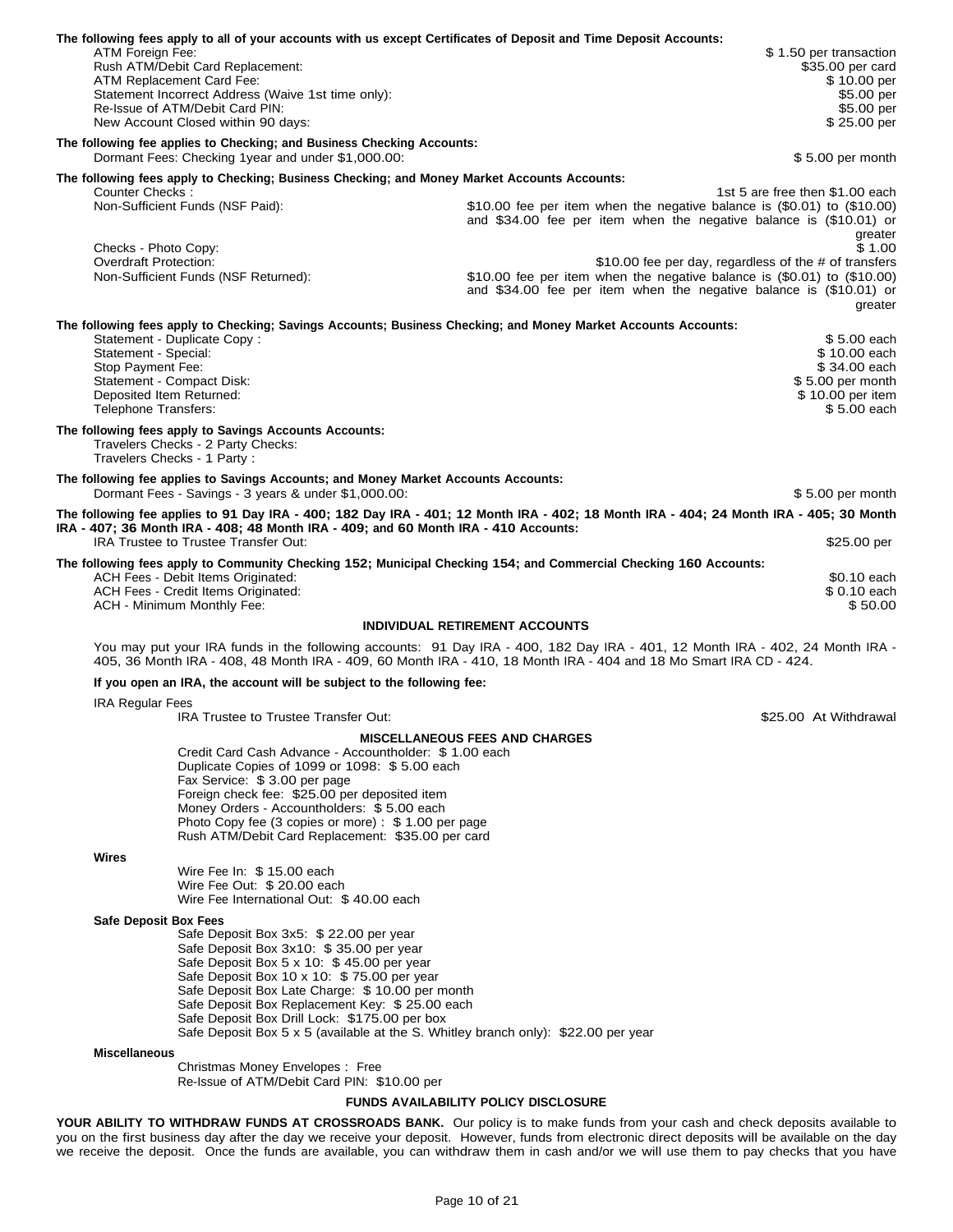written. For determining the availability of your deposits, every day is a business day, except Saturdays, Sundays, and federal holidays. If you make a deposit before 5:00 p.m. Monday thru Thursday or 6:00 p.m. on Friday on a business day that we are open, we will consider that day to be the day of your deposit. However, if you make a deposit after 5:00 p.m. Monday thru Thursday or 6:00 p.m. on Friday or on a day we are not open, we will consider that the deposit was made on the next business day we are open.

**Reservation of Right to Hold.** In some cases, we will not make all of the funds that you deposit by check available to you on the first business day after the day of your deposit. Depending on the type of check that you deposit, funds may not be available until the second business day after the day of your deposit. The first \$225.00 of your deposit, however, may be available on the first business day after the day of your deposit. If we are not going to make all of the funds from your deposit available on the first business day, we will notify you at the time you make your deposit. We will also tell you when the funds will be available. If your deposit is not made directly to one of our employees, or if we decide to take this action after you have left the premises, we will mail you the notice by the business day after we receive your deposit. If you need the funds from a deposit right away, you should ask us when the funds will be available.

**Longer Delays May Apply.** We may delay your ability to withdraw funds deposited by check into your account an additional number of days for these reasons:

- \* You deposit checks totaling more than \$5,525.00 on any one day.
- You redeposit a check that has been returned unpaid.
- You have overdrawn your account repeatedly in the last six months.
- We believe a check you deposit will not be paid.
- There is an emergency, such as failure of computer or communications equipment.

We will notify you if we delay your ability to withdraw funds for any of these reasons, and we will tell you when the funds will be available. They will generally be available no later than the seventh business day after the day of your deposit.

**Holds On Other Funds.** If we cash a check for you that is drawn on another financial institution, we may withhold the availability of a corresponding amount of funds that are already in your account. Those funds will be available at the time funds from the check we cashed would have been available if you had deposited it. If we accept for deposit a check that is drawn on another financial institution, we may make funds from the deposit available for withdrawal immediately but delay your availability to withdraw a corresponding amount of funds that you have on deposit in another account with us. The funds in the other account would then not be available for withdrawal until the time periods that are described elsewhere in this disclosure for the type of check that you deposited.

**Special Rules For New Accounts.** If you are a new customer, the following special rules will apply during the first 30 days your account is open:

Funds from electronic direct deposits to your account will be available on the day we receive the deposit. Funds from deposits of cash, wire transfers, and the first \$5,525.00 of a day's total deposits of cashier's, certified, teller's, traveler's, and federal, state and local government checks will be available on the first business day after the day of your deposit if the deposit meets certain conditions. For example, the checks must be payable to you. The excess over \$5,525.00 will be available on the ninth business day after the day of your deposit. If your deposit of these checks (other than a U.S. Treasury check) is not made in person to one of our employees, the first \$5,525.00 will not be available until the second business day after the day of your deposit.

Funds from deposits of checks drawn on Crossroads Bank will be available on the first business day after the day of your deposit.

Funds from all other check deposits will be available on the eleventh business day after the day of your deposit.

# **ELECTRONIC FUNDS TRANSFER AGREEMENT AND DISCLOSURES**

This Agreement and Disclosure is made in compliance with federal law regulating electronic funds transfer (EFT) services. Electronic funds transfers are electronically initiated transfers of money involving an account at the Financial Institution. The following disclosures set forth your and our rights and responsibilities concerning the electronic funds transfers. In this Agreement, the words "you" and "your" mean those who sign as applicants or any authorized user(s). The words "we", "us" and "our" mean the Financial Institution. The abbreviation "PIN" or word "code" means a personal identification number.

### **Online Banking**

**Types of Transactions:** You may access certain account(s) you maintain with us by computer, using your assigned user ID and password, through the online banking service. You may use the online banking service to perform the following functions:

- Transfer funds between eligible accounts.
- Obtain balance information on eligible accounts.
- Review transactions on eligible accounts.
- Make loan payments.
- Stop payment requests.
- Advance funds from credit line.
- Request withdrawal from savings account.
- Request withdrawal from credit line.
- Online bill payment.
- Order checks.

## **Limitations on Frequency and Amount:**

\* Termination for Non-use – We will terminate access to your Bill Pay Services if you do not schedule <sup>a</sup> bill payment within any three (3) month period (i.e. 3 months of inactivity will result in your Bill Pay Service being terminated)

### **Fees and Charges for Online Service:**

There is no charge for online banking with us.

### **ATM Card Application**

**Types of Transfers:** You may use the automated teller machine (ATM) card and personal identification number (PIN) issued to you to initiate transactions at ATMs of ours, ATMs within the networks identified on your card and such other facilities as we may designate from time to time. Unless you specify a different account during Automated Teller Machine (ATM) transactions, your Primary Account will be used for your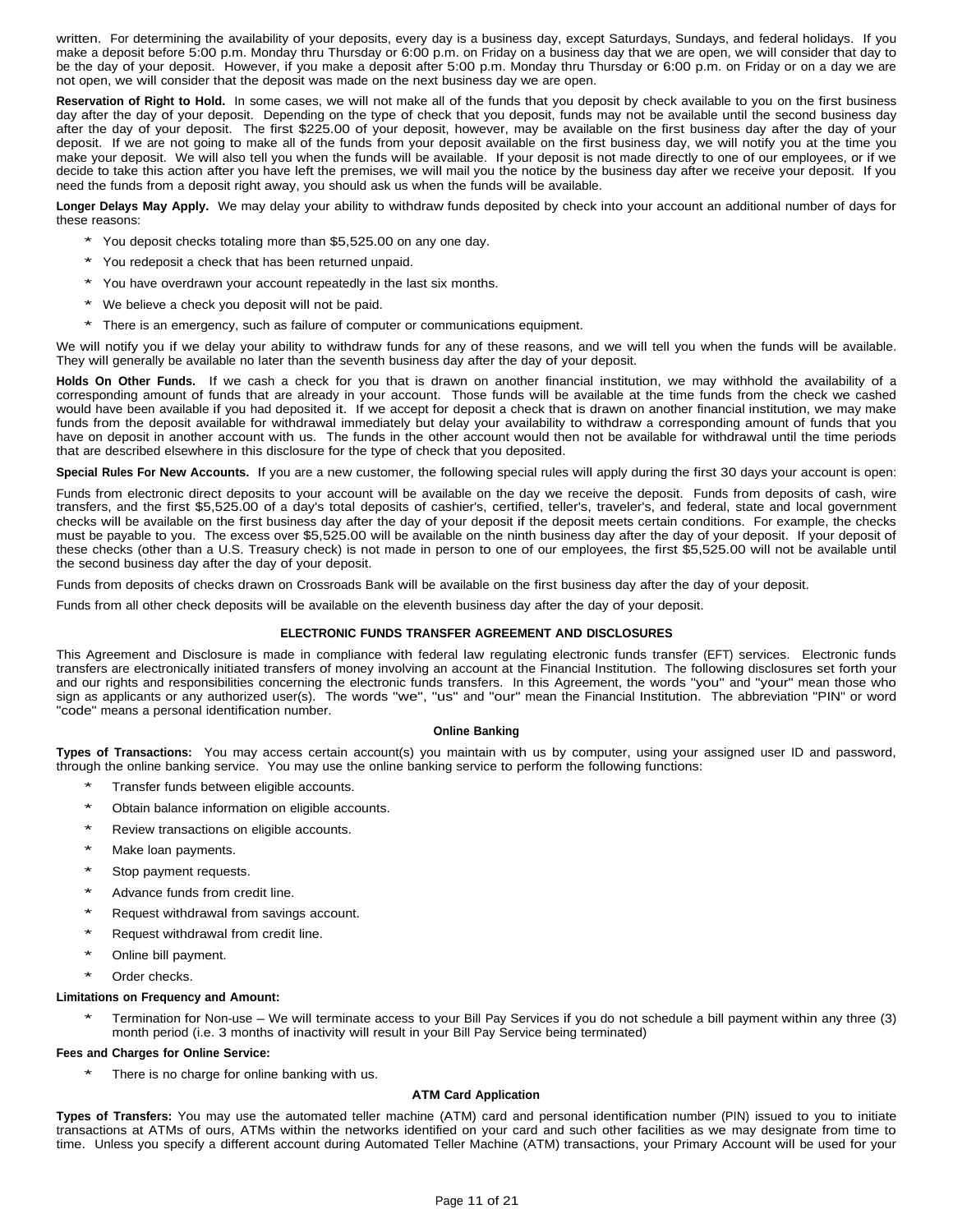transactions. Your Primary Account number and information may be obtained from the ATM Request Form. At present you may use your card to (some of these services may not be available at all ATMs):

- Withdraw cash from your checking account.
- Withdraw cash from your savings account.
- Transfer funds between your checking and savings accounts.
- Obtain balance information on your deposit accounts.

# **Limitations on Frequency and Amount:**

- You may withdraw up to a maximum of \$500.00 (if there are sufficient funds in your account) per day.
- For security purposes, there are limits on the frequency and amount of transfers you may make using ATMs.

# **Fees and Charges for ATM Transactions:**

- There is no charge for ATM withdrawals at machines owned by us.
- There is a \$1.50 charge for each ATM withdrawal at machines we do not own.
- There is a Replacement Card Fee of \$10.00 per card.

**ATM Fees.** When you use an ATM not owned by us, you may be charged a fee by the ATM operator or any network used (and you may be charged a fee for a balance inquiry even if you do not complete a fund transfer).

### **Government Direct Deposit**

# For Safety and Convenience- no charge

**Types of Preauthorized Transfers:** You may arrange for us to complete the following preauthorized transfers to your deposit accounts:

Accept direct deposits from the U.S. Treasury Department to your checking or savings account.

# **Fees and Charges:**

We do not charge for any preauthorized EFTs.

# **Other Direct Deposits "Non-Government Source"**

\*

\*

**Types of Preauthorized Transfers:** You may arrange for us to complete the following preauthorized transfers to your deposit accounts:

Accept direct deposits from your employer or other financial institutions to your checking or savings account.

# **Fees and Charges:**

We do not charge for any preauthorized EFTs.

# **Preauthorized Debit**

**Types of Preauthorized Transfers:** You may arrange for us to complete the following preauthorized transfers to or from your deposit accounts:

Pay certain recurring bills from your checking or savings account.

### **Fees and Charges:**

We do not charge for any preauthorized EFTs.

## **Debit/ATM Card Application**

**Types of Transactions/Transfers:** You may use the card and PIN issued you to pay for purchases from merchants who have agreed to accept the card at Point of Sale (POS) terminals within the networks identified on your card and such other terminals as the Bank may designate from time to time. Point of Sale (POS) transactions will be deducted from your Primary Account. Point of Sale (POS) transactions involving a refund will be credited to your Primary Account. You may also use the card to pay for purchases from merchants that accept the POS debit card with a MasterCard symbol. You may use the automated teller machine (ATM) card and personal identification number (PIN) issued to you to initiate transactions at ATMs of ours, ATMs within the networks identified on your card and such other facilities as we may designate from time to time. Unless you specify a different account during Automated Teller Machine (ATM) transactions, your Primary Account will be used for your transactions. Your Primary Account number and information may be obtained from the Combined ATM/POS/Debit Card Request Form. At present you may use your card to (some of these services may not be available at all ATMs):

- Withdraw cash from your checking account.
- Withdraw cash from your savings account.
- Transfer funds between your checking and savings accounts.
- Obtain balance information on your deposit accounts.

## **Limitations on Frequency and Amount:**

- You may withdraw up to a maximum of \$500.00 (if there are sufficient funds in your account) per day.
- For security purposes, there are limits on the frequency and amount of transfers you may make using this Point of Sale service.
- You may purchase up to a maximum of \$2500.00 worth of goods and services per day, exclusive of ATM withdrawals.

# **Fees and Charges:**

- There is no charge for ATM withdrawals at machines owned by us.
- There is a \$1.50 charge for each ATM withdrawal at machines we do not own.
- There is a Replacement Card Fee of \$10.00 per card.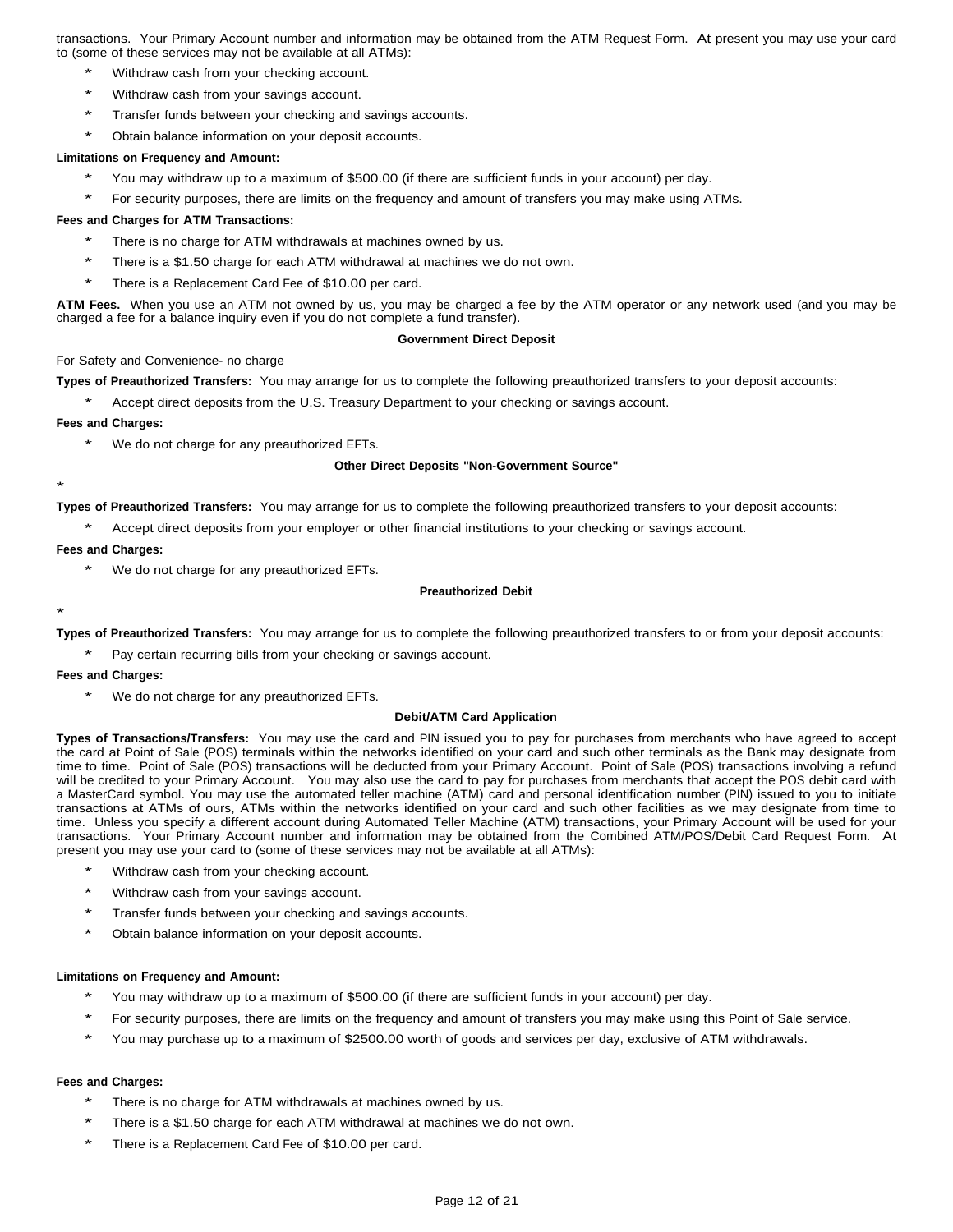We do not charge for any POS transactions.

**ATM Fees.** When you use an ATM not owned by us, you may be charged a fee by the ATM operator or any network used (and you may be charged a fee for a balance inquiry even if you do not complete a fund transfer).

# **Telephone Banking**

# To access Voice Banking call 260-563-0466 or toll free 888-797-9922

**Types of Audio Response Services:** You may access your deposit accounts by using a separate personal identification number (PIN) assigned to you and your account number in our audio response system. At the present time you may use the system to:

- Transfer funds between your deposit accounts.
- Obtain balance information on your deposit accounts.
- Verify the last date and amount of your payroll deposit.
- Determine if a particular check has cleared your account.
- Make an advance from your line of credit or home equity line of credit to your deposit account.

### **Limitations on Frequency and Amount:**

- You are limited to the following number of inquiries, transfers or withdrawals: The number of inquires are unlimited. You may only make six (6) transfers from your savings or money market account each four (4) week or similar period, if by preauthorized transfer, or telephone (including data transmission) agreement, order or instruction or by check, draft, debit card or similar order (including POS transactions), made by the depositor and payable to third parties.
- You are limited to the following dollar amount for transfers or withdrawals: \$5,000 limit per day for an advance of the available funds from your line of credit and a \$10,000.00 limit per day for an advance of the available funds from your home equity line of credit. .

### **Fees and Charges for Audio Response Transactions:**

We do not charge for any Audio Response Transactions.

**Other EFT Transactions.** You may access certain account(s) you maintain with us by other EFT transaction types as described below.

**Electronic Check Conversion.** You may authorize a merchant or other payee to make a one-time electronic payment from your account using information from your check to pay for purchases or pay bills. Electronic check conversion is a payment process in which a merchant or other payee (after obtaining your authorization) uses your check to gather routing, account, and check number information to initiate a one-time EFT. When information from your check is used to make an electronic fund transfer, funds may be withdrawn from your account as soon as the same day you make your payment. This type of EFT transaction involving a consumer account is covered by the Electronic Funds Transfer Act and this disclosure. A description of the transaction will appear on your statement.

**Re-presented Check Transactions and Fees.** You may authorize a merchant to electronically collect a fee associated with the re-presentment of a check that is returned due to insufficient or unavailable funds. The resulting fee transaction if debited as an EFT from a consumer account is covered by the Electronic Funds Transfer Act and this disclosure. When a merchant re-presents a check electronically, that transaction is not covered by the Electronic Funds Transfer Act or this disclosure. A description of the transaction will appear on your statement.

# **The following limitations may be applicable to your accounts, except as provided by law:**

Liability for Unauthorized Mastercard Debit Card Transactions on Cards Issued to Certain Consumers and Small Businesses. The zero liability limit described below only applies to a United States-issued Mastercard branded debit card issued to: (i) a natural person, or (ii) a business or other entity only if the card is issued under a "small business" program described on Mastercard's website at www.mastercard.us/en-us.html. The zero liability limit described below does not apply if you are a business or an entity of any sort (corporation, limited liability company, partnership, etc.) unless the card issued to you is a "small business" card described above. The zero liability limit described below does not apply until your identity is registered by or on behalf of the card issuer. Under Mastercard's zero liability policy as described in the Mastercard Rules (as may be amended from time to time), the zero liability limitation described below may not apply for other reasons.

Tell us AT ONCE if you believe your Mastercard debit card has been lost or stolen or if you believe any unauthorized transactions have been made using your Mastercard debit card. Your liability for unauthorized use of your debit card with the Mastercard logo will not exceed zero dollars (\$0.00) if the following conditions have been met: (i) you have exercised reasonable care in safeguarding your card from risk of loss or theft; and (ii) upon becoming aware of such loss or theft you promptly reported the loss or theft to us. If the conditions set forth above have not been met, you may be liable for unauthorized transactions to the extent allowed under applicable law (for example, see **Liability for Unauthorized Transfers** paragraph below). To notify us of lost or stolen cards, or of unauthorized transactions, call or write to us at the telephone number or address set forth in the **Liability for Unauthorized Transfers** paragraph below. This will help prevent unauthorized access to your account and minimize any inconvenience.

Mastercard is a registered trademark of Mastercard Worldwide or its subsidiaries in the United States.

### In addition to the limitations set forth above, the following limitations may be applicable to your consumer accounts:

**Liability for Unauthorized Transfers.** Tell us AT ONCE if you believe your card, ATM PIN, POS card or PIN, Audio Response PIN, or online and/or mobile banking PIN has been lost or stolen or if you believe that an electronic fund transfer has been made without your permission using information from your check. Telephoning is the best way of keeping your possible losses down. You could lose all the money in your account (plus your maximum overdraft line of credit). If you tell us within two (2) business days after you learn of the loss or theft of your card or code, you can lose no more than \$50.00 if someone used your card or code without your permission. If you do NOT tell us within two (2) business days after you learn of the loss or theft of your card or code, and we can prove that we could have stopped someone from using your card or code without your permission if you had told us, you could lose as much as \$500.00. Also, if your statement shows transfers that you did not make, including those made by card code or other such means, tell us at once. If you do not tell us within sixty (60) days after the statement was mailed to you, you may not get back any money lost after the sixty (60) days if we can prove that we could have stopped someone from taking the money if you had told us in time. If a good reason (such as a long trip or a hospital stay) kept you from telling us, we will extend the time periods. If you believe that your card or code has been lost or stolen or that someone has transferred or may transfer money from your account without your permission, call (260) 563-3185, or write us at Crossroads Bank, 1205 N Cass St, P.O. Box 259, Wabash, IN 46992. You should also call the number or write this address if you believe a transfer has been made using the information from your check without your permission.

The above limitations do not apply to business accounts, unless otherwise required by law. You accept responsibility for implementing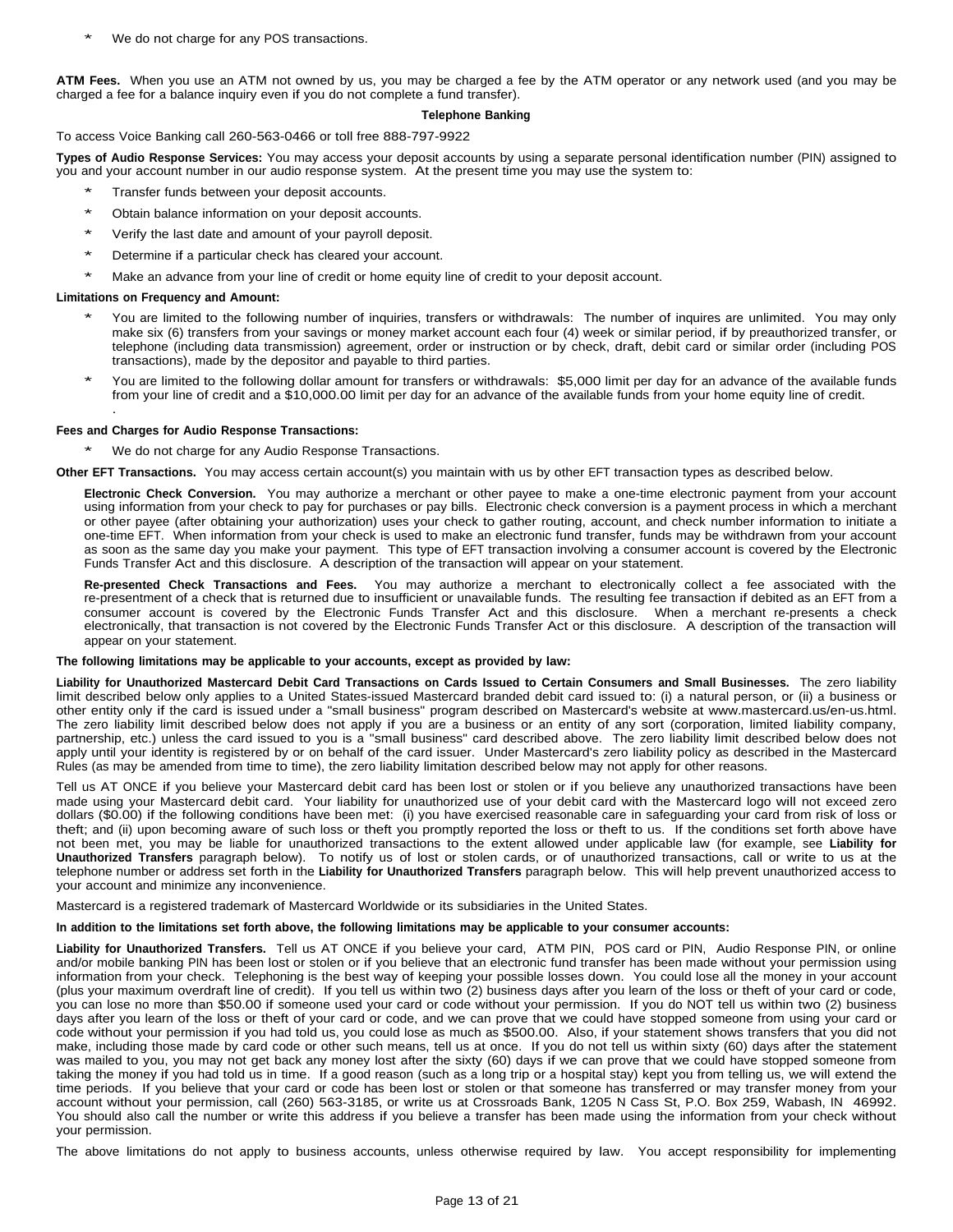commercially reasonable security measures to safeguard your business account card, ATM PIN, or POS card or PIN, Audio Response PIN, or online and/or mobile banking PIN from unauthorized use. If you authorize employees, agents, or others to use your card or code, you shall be liable for transactions conducted by such additional users. You are responsible for promptly examining your statement each statement period and reporting any unauthorized transaction within a reasonable time, not to exceed Sixty (60) calendar days after the statement is made available. If you believe that your card or code has been lost or stolen or that someone has transferred or may transfer money from your account without your permission, call (260) 563-3185.

**Illegal Transactions.** You may not use your ATM, POS, or Debit Card, or other access device for any illegal or unlawful transaction, and we may decline to authorize any transaction that we believe poses an undue risk of illegality or unlawfulness. Notwithstanding the foregoing, we may collect on any debt arising out of any illegal or unlawful transaction.

**Business Days.** For purposes of these electronic funds transfer disclosures, our business days are Monday through Friday. Holidays are not included.

## **Documentation.**

**Periodic Statement.** You will get a monthly account statement from us, unless there are no transactions in a particular month. In any case you will get a statement quarterly. You will get a quarterly statement from us on your savings account if this is the only account you maintain and the only possible electronic transfer to or from the account is a preauthorized deposit.

**Terminal Receipt.** You can get a receipt at the time you make a transfer to or from your account using an ATM or a POS terminal. However, receipts for transactions of \$15.00 or less may not always be available.

**Direct Deposits.** If you have arranged to have direct deposits made to your account at least once every sixty (60) days from the same person or company, you can call us at (260) 563-3185 to find out whether or not the deposit has been made.

**Our Liability for Failure to Make Transfers.** For consumer accounts, if we do not complete a transfer to or from your account on time or in the correct amount according to our agreement with you, we will be liable for your losses or damages. However, there are some exceptions. We will **NOT** be liable for instance:

- If, through no fault of ours, you do not have enough money in your account to make the transfer.
- If the money in your account is subject to legal process or other claim restricting such transfer.
- If the transfer would go over the credit limit on your overdraft line.
- If the ATM where you are making the transfer does not have enough cash.
- If the terminal or system was not working properly and you knew about the breakdown when you started the transfer.
- If circumstances beyond our control (such as fire or flood) prevent the transaction, despite reasonable precautions that we have taken.
- \* There may be other exceptions stated in our agreement with you.

For business accounts, refer to your account agreement(s) with us.

**In Case of Errors or Questions About Your Electronic Transfers.** For consumer accounts, telephone us at **(260) 563-3185,** or write us at **Crossroads Bank, 1205 N Cass St, P.O. Box 259, Wabash, IN 46992** as soon as you can, if you think your statement or receipt is wrong or if you need more information about a transfer listed on the statement or receipt. We must hear from you no later than sixty (60) days after we sent the FIRST statement on which the problem or error appeared.

- Tell us your name and account number (if any).
- Describe the error or the transfer you are unsure about, and explain as clearly as you can why you believe it is an error or why you need more information.
- Tell us the dollar amount of the suspected error.

If you tell us orally, we may require that you send us your complaint or question in writing within ten (10) business days.

We will determine whether an error occurred within ten (10) business days after we hear from you and will correct any error promptly. If we need more time, however, we may take up to forty five (45) days to investigate your complaint or question. If we decide to do this, we will credit your account within ten (10) business days for the amount you think is in error, so that you will have the use of the money during the time it takes us to complete our investigation. If we ask you to put your complaint or question in writing and we do not receive it within ten (10) business days, we may not credit your account.

If a notice of error involves an electronic fund transfer that occurred within thirty (30) days after the first deposit to the account was made, the error involves a new account. For errors involving new accounts, point of sale debit card transactions, or foreign-initiated transactions, we may take up to ninety (90) days to investigate your complaint or question. For new accounts, we may take up to twenty (20) business days to credit your account for the amount you think is in error.

We will tell you the results within three (3) business days after completing our investigation. If we decide that there was no error, we will send you a written explanation. You may ask for copies of the documents that we used in our investigation.

For business accounts, we will generally follow the procedures for error resolution described above, but we are not required to process a claim if you do not notify us within Thirty (30) calendar days after the statement is made available, to give provisional credit, or to investigate your claim within the time periods described above.

**Confidentiality.** We will disclose information to third parties about your account or the transfers you make:

- To complete transfers as necessary;
- To verify the existence and condition of your account upon the request of a third party, such as a credit bureau or merchant; or
- To comply with government agency or court orders; or
- If you give us your written permission.

**Personal Identification Number (PIN).** The ATM PIN, POS PIN or Audio Response PIN issued to you is for your security purposes. The numbers are confidential and should not be disclosed to third parties or recorded on the card. You are responsible for safekeeping your PIN(s). You agree not to disclose or otherwise make your ATM PIN, POS PIN or Audio Response PIN available to anyone not authorized to sign on your accounts.

**Notices.** All notices from us will be effective when we have mailed them or delivered them to your last known address on our records. Notices from you will be effective when received by us at the telephone number or the address specified in this Agreement. We reserve the right to change the terms and conditions upon which this service is offered. We will mail notice to you at least twenty one (21) days before the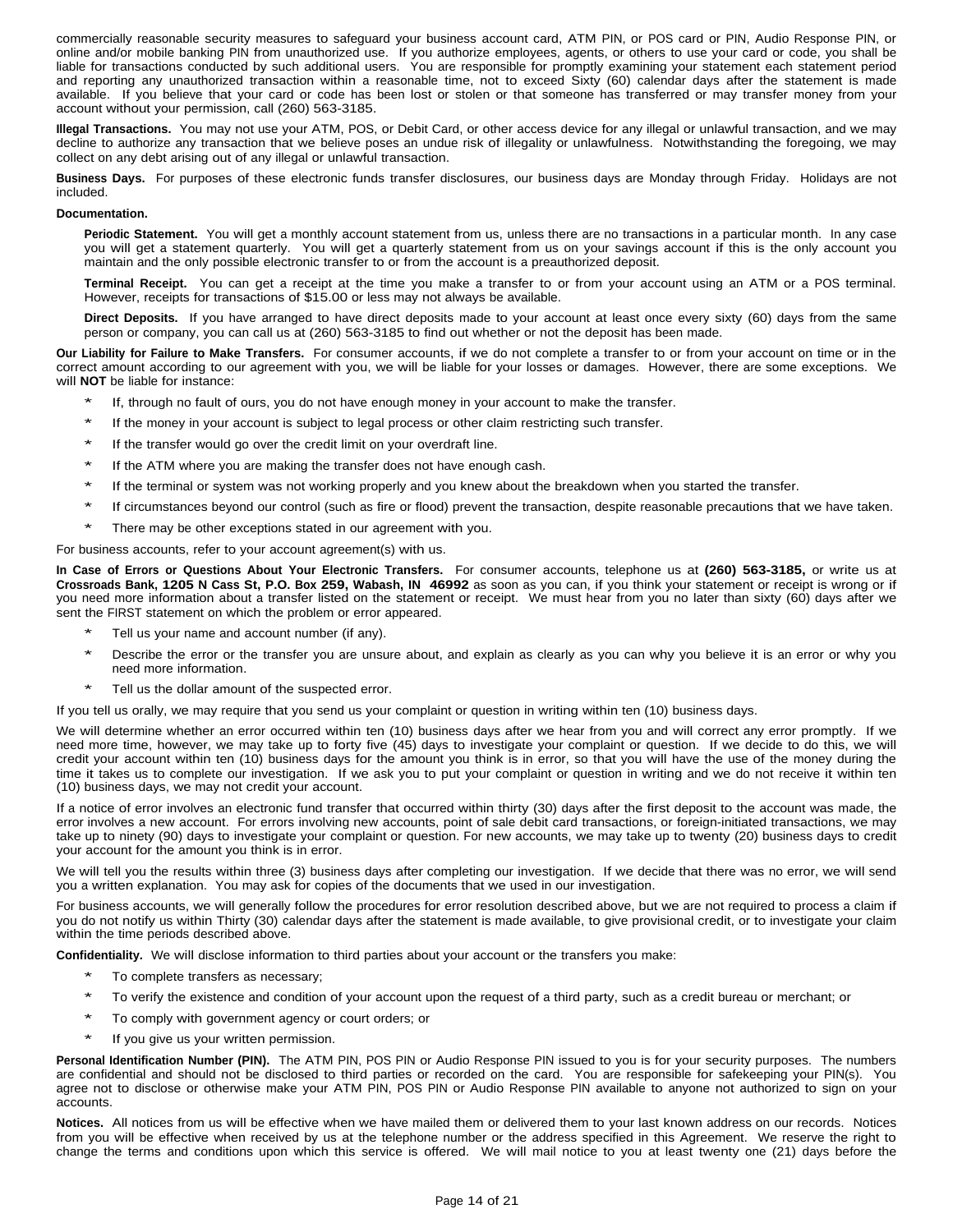effective date of any change, as required by law. Use of this service is subject to existing regulations governing your account and any future changes to those regulations.

**Enforcement.** In the event either party brings a legal action to enforce this Agreement or collect amounts owing as a result of any Account transaction, the prevailing party shall be entitled to reasonable attorneys' fees and costs, including fees on any appeal, subject to any limits under applicable law.

**Termination of ATM, POS and Audio Response Services.** You agree that we may terminate this Agreement and your use of the ATM Card, POS or Audio Response services, if:

- You or any authorized user of your ATM PIN, POS card or PIN or Audio Response PIN breach this or any other agreement with us;
- \* We have reason to believe that there has been an unauthorized use of your ATM PIN, POS card or PIN or Audio Response PIN;
- We notify you or any other party to your account that we have cancelled or will cancel this Agreement. You or any other party to your account can terminate this Agreement by notifying us in writing.

Termination of service will be effective the first business day following receipt of your written notice. Termination of this Agreement will not affect the rights and responsibilities of the parties under this Agreement for transactions initiated before termination.

**Preauthorized Electronic Fund Transfers.** For preauthorized electronic fund transfers on consumer accounts, the following provisions apply:

**Stop Payment Rights.** If you have told us in advance to make regular electronic fund transfers out of your account(s), you can stop any of these payments. Here's how: Call us at (260) 563-3185, or write us at Crossroads Bank, 1205 N Cass St., P.O. Box 259, Wabash, IN 46992.in time for us to receive your request three (3) business days or more before the payment is scheduled to be made. If you call, we may also require you to put your request in writing and get it to us within fourteen (14) days after you call. We will charge you \$ 34.00 for each stop payment order you give.

**Notice of Varying Amounts.** If these regular payments may vary in amount, the person you are going to pay will tell you, ten (10) days before each payment, when it will be made and how much it will be. You may choose instead to get this notice only when the payment would differ by more than a certain amount from the previous payment, or when the amount would fall outside certain limits that you set.

**Liability for Failure to Stop Payment of Preauthorized Transfers.** If you order us to stop one of these payments three (3) business days or more before the transfer is scheduled, and we do not do so, we will be liable for your losses or damages.

For preauthorized electronic fund transfers on business accounts, you may stop payment by notifying us in such time and manner as to allow us a reasonable opportunity to act upon the stop payment order prior to acting on the transfer. If your stop payment order is made verbally, we may also require you to put your request in writing and get it to us within fourteen (14) days after you call. We will charge you \$ \_\_\_\_\_\_\_\_\_\_\_\_\_\_\_\_\_\_\_\_\_\_\_\_\_ for each stop payment order you give.

**Other Provisions.** There may be a delay between the time a deposit is made and when it will be available for withdrawal. You should review our Funds Availability Policy to determine the availability of the funds deposited at ATMs. We reserve the right to refuse any transaction which would draw upon insufficient funds, exceed a credit limit, lower an account below a required balance, or otherwise require us to increase our required reserve on the account.

# **SUBSTITUTE CHECK POLICY DISCLOSURE**

## **Substitute Checks and Your Rights**

### **What is a substitute check?**

To make check processing faster, federal law permits credit unions and banks to replace original checks with "substitute checks". These checks are similar in size to original checks with a slightly reduced image of the front and back of the original check. The front of a substitute check states: "This is a legal copy of your check. You can use it the same way you would use the original check." You may use a substitute check as proof of payment just like the original check.

Some or all of the checks that you receive back from us may be substitute checks. This notice describes rights you have when you receive substitute checks from us. The rights in this notice do not apply to original checks or to electronic debits to your account. However, you have rights under other law with respect to those transactions.

### **What are my rights regarding substitute checks?**

In certain cases, federal law provides a special procedure that allows you to request a refund for losses you suffer if a substitute check is posted to your account (for example, if you think that we withdrew the wrong amount from your account or that we withdrew money from your account more than once for the same check). The losses you may attempt to recover under this procedure may include the amount that was withdrawn from your account and fees that were charged as a result of the withdrawal (for example, bounced check fees).

The amount of your refund under this procedure is limited to the amount of your loss or the amount of the substitute check, whichever is less. You also are entitled to interest on the amount of your refund if your account is an interest-bearing account. If your loss exceeds the amount of the substitute check, you may be able to recover additional amounts under other law.

If you use this procedure, you may receive up to \$2,500.00 of your refund (plus interest if your account earns interest) within 10 business days after we received your claim and the remainder of your refund (plus interest if your account earns interest) not later than 45 calendar days after we received your claim.

We may reverse the refund (including any interest on the refund) if we later are able to demonstrate that the substitute check was correctly posted to your account.

# **How do I make a claim for a refund?**

If you believe that you have suffered a loss relating to a substitute check that you received and that was posted to your account, please contact us at Crossroads Bank Item Processing Department, 1205 N Cass St, P.O. Box 259, Wabash, IN, 46992, (260) 563-3185, via email at www.crossroadsbanking.com. You must contact us within 40 calendar days of the date that we mailed (or otherwise delivered by a means to which you agreed) the substitute check in question or the account statement showing that the substitute check was posted to your account, whichever is later. We will extend this time period if you were not able to make a timely claim because of extraordinary circumstances.

Your claim must include--

A description of why you have suffered a loss (for example, you think the amount withdrawn was incorrect);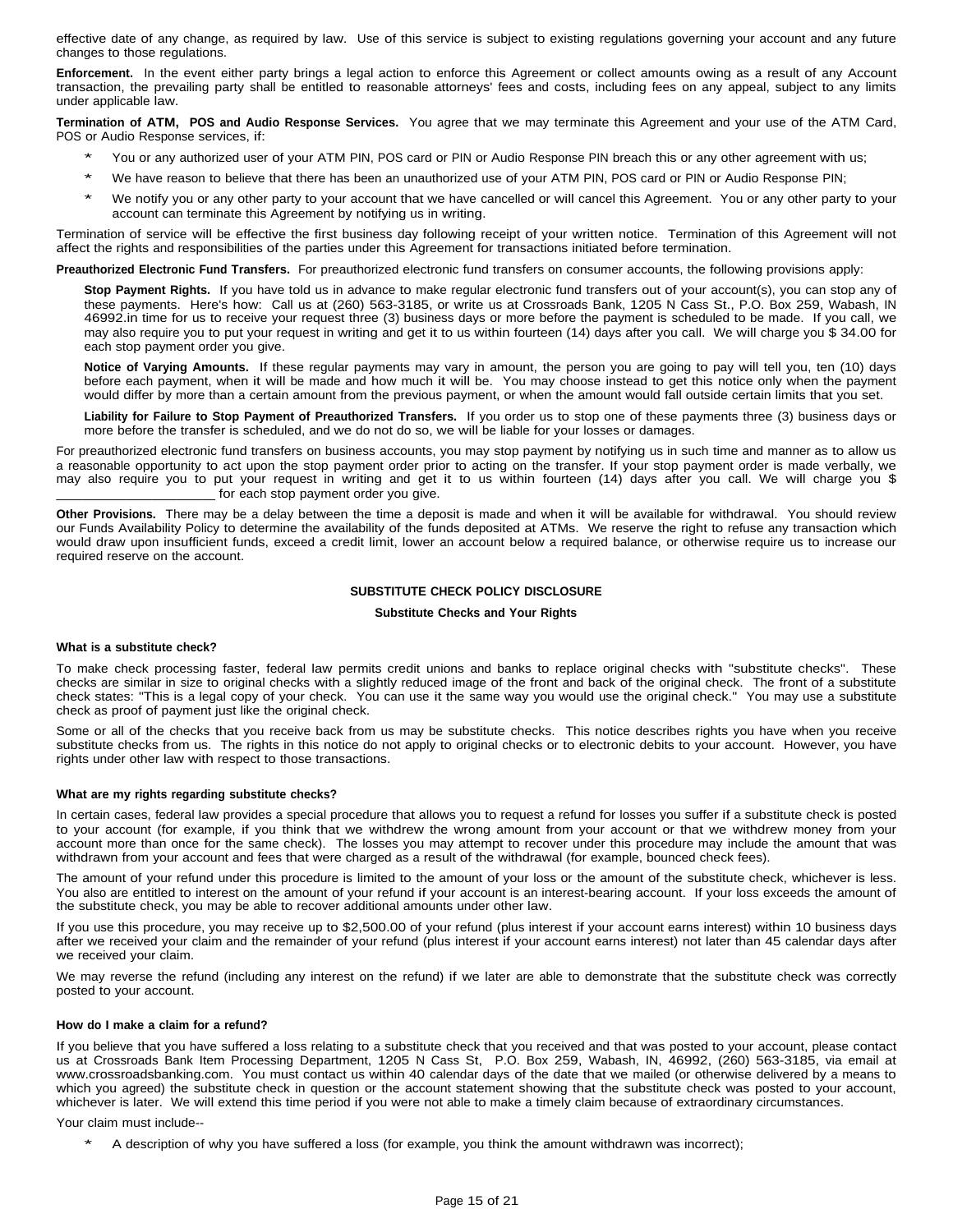- An estimate of the amount of your loss;
- An explanation of why the substitute check you received is insufficient to confirm that you suffered a loss; and
- A copy of the Substitute Check

## **DEPOSIT ACCOUNT AGREEMENT AND DISCLOSURE**

**INTRODUCTION.** In this Deposit Account Agreement and Disclosure, each and all of the depositors are referred to as "you" and "your." The Financial Institution is referred to as "we," "our," and "us." This Deposit Account Agreement contains the terms and conditions governing certain of your deposit accounts with us. As used in this document, the term "Agreement" means this document, the signature card, a rate and fee schedule (which may be in the form of a Rate and Fee Schedule, Time Certificate of Deposit, or Confirmation of Time Deposit, hereinafter called the "Schedule"), Truth in Savings disclosures, a Funds Availability Policy Disclosure, and an Electronic Funds Transfer Agreement and Disclosure, if applicable. Each of you signing the signature card for a deposit account acknowledges receipt of this Agreement, and agrees to the terms set forth in the Agreement, as amended from time to time. You agree that we may waive, in our sole discretion, any fee, charge, term, or condition set forth in this Agreement at the time the Account is opened or subsequent thereto, on a one-time basis or for any period or duration, without changing the terms of the Agreement or your obligation to be bound by the Agreement, and we are not obligated to provide similar waivers in the future or waive our rights to enforce the terms of this Agreement.

**DEPOSIT ACCOUNTS.** From time to time, we may offer or you may open a variety of deposit accounts. Each such account (the "Account") is subject to the general terms and conditions and any specific terms and conditions relating to that type of account that may be set forth in this Agreement. If you open multiple Accounts, you may receive Schedule information for each Account, but this Agreement will cover all your Accounts with us. Each of you will be jointly and severally liable to us for debit balances in the Account, including without limitation overdrafts and Account charges, and jointly and severally promise to pay, upon demand, any and all debit balances, all fees and charges, and our reasonable attorneys' fees and costs and expenses of collection, including but not limited to those incurred at trial and on any appeal.

**INTEREST.** If your Account earns interest, the following information applies: **(A) Payment of Interest.** We will pay interest at the annual rate specified on the Schedule, which does not reflect compounding ("Interest Rate"). The Schedule also sets forth the frequency of interest payments, the frequency of any compounding and crediting, the interest accrual basis, the balance on which interest will be paid, and any minimum balance requirements. **(B) Minimum Balance Requirements.** The Schedule may specify a minimum balance that you are required to maintain in your Account. If the minimum balance is not maintained during a specified period, we, at our option, may not pay interest on your Account and/or may charge a fee for that period. You should review any minimum balance requirements on the Schedule. **(C) Initial Interest Rate.** The initial interest rate is the current annual rate of interest that we will pay on the specified balance in your Account. We may pay interest at different rates, depending on the amount deposited and the type of depositor (individual, business, non-profit organization, etc.). **(D) Interest Compounding and Crediting.** The Schedule will indicate the interest compounding and crediting frequency for your Account (if any). Compounding generally means that interest is being accrued on earned interest. Interest may be compounded more frequently than interest is credited to your Account. **(E) Interest Accrual.** We may accrue interest on your Account more frequently than we pay or credit interest. The interest that has been calculated, but not paid to the Account, is called accrued unpaid interest. **(F) Changes.** We have the right to change the rates and fees in accordance with the terms of the Schedule. We also reserve the right to change any other term of this Agreement at our sole discretion.

**FEES AND CHARGES.** Subject to applicable law, you agree to pay us the fees and charges shown in the Schedules as are applicable to your Account or for other services performed by us. You agree the fees and charges may be changed by us from time to time and authorize us to charge your account for their payment whether or not each charge results in an overdraft of your account. Existing and future charges may be based upon the overall costs of providing account services and may or may not be based upon the direct cost or expense associated with providing the particular service involved. The charges may be based on consideration of profit, competitive position, deterrence of misuse of account privileges by customers, and the safety and soundness of the financial institution. We will notify you of the changes, to the extent required by law.

**BALANCE METHODS.** As used in this Agreement, the "average daily balance" method means "the application of a periodic rate to the average daily balance in the account for the period, determined by adding the full amount of principal in the account for each day of the period and dividing that figure by the number of days in the period." The "daily balance" method means "the application of a daily periodic rate to the full amount of principal in the account each day."

**DEPOSIT RULES.** The following terms apply to deposits made to your Account: **(A) Endorsements.** You authorize us to accept transfers, checks, and other items for deposit to your Account if they are made payable to, or to the order of, any one or more of you, whether or not they are endorsed by you. You authorize us to supply missing endorsements, and you warrant that all endorsements are genuine. All checks and other items deposited to your Account should be endorsed payable to the order of us for deposit only, followed by your signature and Account number. We may permit you to deposit an electronic image or other electronic information related to a paper check through a service we provide that allows you to use a device, such as a mobile phone, to create and send to us such electronic image or information electronically. Before capturing an electronic image or electronic information of a paper check, you must endorse the check payable to the order of us "for mobile deposit only", followed by your signature and Account number, or any alternative restrictive endorsement we may allow and communicate to you. All endorsements must appear on the back of the check or other item within the first 1-1/2 inches from the left side of the item when looking at it from the front. Endorsements should be in black ink. While we may accept non-conforming endorsements, you will be responsible for any loss incurred by us due to the delay in processing or returning the item for payment. **(B) Final Payment.** All non-cash items (for example, checks) deposited to your Account are posted subject to our receipt of final payment by the payor bank. Upon receipt of final payment, the item becomes a collected item. If final payment is not received or if any item you have deposited or cashed is charged back to us for any reason, you authorize us to charge any of your Accounts, without prior notice and at any time, for the amount of the returned item, our returned item fee, any interest paid on that item, and any other fee we pay or incur. If an item to be charged back is lost in the process of collection or unavailable for return, we may rely upon a photocopy of the item or upon any other generally accepted notification of return of the item, in charging you or any of your Accounts for the amount of the returned item. We reserve the right to refuse any item for deposit into your Account. **(C) Direct Deposits.** If we offer direct deposit services for automatic preauthorized deposits to your Account of Social Security payments or automatic transfers from your other accounts with us, you must notify us at least 30 days prior to the next scheduled direct deposit or preauthorized transfer if you wish to cancel the direct deposit or transfer service. If any amount deposited must be returned to the government for any reason, you authorize us to deduct the amount from your Account as provided in the Final Payment paragraph above. **(D) Crediting of Deposits.** The Funds Availability Policy Disclosure provided to you reflects our policies relating to the availability of deposited funds. **(E) Substitute Checks and Electronic Files Pertaining to Original Checks.** If you deposit a "substitute check" (as defined in Regulation CC § Section 229.2(aaa)) or a purported substitute check into your Account, you agree to reimburse us for losses, costs and expenses we may pay or incur associated with the item not meeting applicable substitute check standards and/or from duplicate payments associated with the item. If you provide us with an electronic representation of a substitute check for deposit into your account instead of an original check, you agree to reimburse us for losses, costs and expenses we may pay or incur associated with the substitute check resulting from the electronic representation not meeting applicable substitute check standards and/or from duplicate payments associated with the item.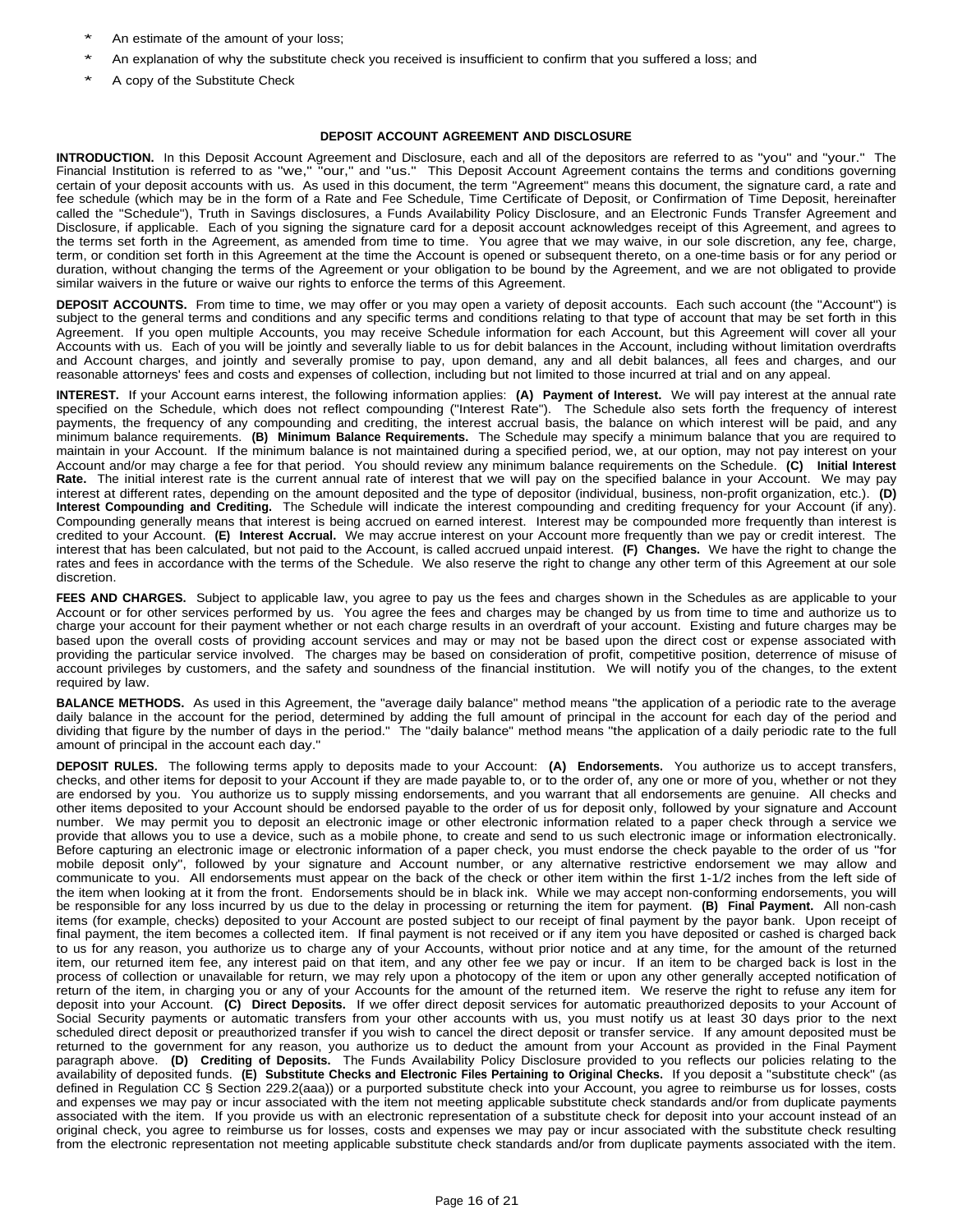If you provide us with an electronic image or electronic information related to a paper check for deposit into your Account, you agree to reimburse us for losses, costs, and expenses we may pay or incur associated with the electronic image or information not meeting applicable standards for such images and/or from duplicate payment associated with the check. **(F) Deposit Discrepancies.** When you make a deposit to your account, we will credit your account for the amount stated on your deposit slip and we may provide you with a deposit receipt. We reserve the right to review the deposit and confirm the amount of funds you deposited but are not required to do so. If after any review we determine that the amount credited to your account is incorrect, we may adjust your account for the amount of the discrepancy but reserve the right not to do so if the discrepancy would not be a disadvantage to you. This may be the case, for example, if the amount credited to your account was more than the amount actually deposited by you. Notwithstanding the foregoing, we are not required to adjust your account unless within one year of the date of your account statement that shows the deposit either you notify us of the discrepancy or we discover it on our own. If you do not notify us of the error or we do not discover it on our own during this notice period, the amount credited to the account will be considered final.

**WITHDRAWAL RULES.** The following terms apply to withdrawals from your Account: **(A) Manner of Withdrawal.** You may make withdrawals from your Account in any manner that is permitted by us for the type of Account that you have opened. Withdrawals by mail will be posted to your Account as of the day the transaction is processed by us. We may refuse to accept any check other than standard checks provided by us, or approved by us in advance. Withdrawals and transfers from your Account may be restricted as provided in the Agreement, or in the Schedule, or by applicable law. **(B) Withdrawal Restrictions and Overdrafts.** We do not have to allow you to make a withdrawal from your Account if you don't have sufficient available funds in the Account to cover the full amount of the withdrawal. **If there are available funds to** cover some, but not all, of the withdrawals or other debits (such as charges) to your Account, we may post those withdrawals or other debits for which there are sufficient available funds in any order we may choose at our sole discretion. If there are insufficient funds available in your Account to cover a withdrawal or debit presented against your Account, this is called an "overdraft". We will handle each overdraft in accordance with our Standard Overdraft Policy (described below) or in accordance with any other agreement you may have with us (such as an overdraft protection agreement). Even if we choose to pay one or more overdrafts, we are not obligated to cover any future overdrafts. When we determine whether payment of an item will create an overdraft, we may determine the balance of your account at any time between the time we receive the item and the deadline for us to take action on the item. We are not required to determine your account balance more than one (1) time during this period. **(C) Standard Overdraft Policy.** Unless we have agreed to a separate overdraft protection agreement with you, the following rules apply. We are not obligated to pay any overdraft. Subject to the special rules discussed below for transactions at an ATM and one-time debit card transactions, we may assess a service charge on any withdrawal created by check, in-person withdrawal, ATM withdrawal, or other electronic means that results in an overdraft, whether we pay the overdraft or not. If we pay the overdraft, you agree, immediately upon notice from us, to deposit funds sufficient to cover the overdraft plus any service charge we impose. For consumer accounts, we may not impose a service charge in connection with an overdraft that results from a transaction at an ATM or a one-time debit card transaction unless you have given us your consent to pay service charges in connection with overdrafts that result from these transactions and we have sent written confirmation of that consent to you. You may revoke that consent at any time. **(D) Notice Requirements.** Federal regulations require us to retain the right to require you to give at least seven (7) days notice in writing prior to any intended withdrawal from a savings, negotiable order of withdrawal ("NOW"), or money market account. Although we usually pay withdrawals or checks without notice on these accounts, doing so does not mean that we give up this right. **(E) Postdated Items.** You agree that when you write a check, you will not date the check in the future. If you do and the check is presented for payment before the date of the check, we may pay it or return it unpaid. You agree that if we pay the check, the check will be posted to your Account on the date we pay the check, even though the posting date is prior to the date of the check. You further agree that we are not responsible for any loss to you in doing so. We will not honor a postdated check if we receive advance notice from you at such a time and in such a manner as to afford us reasonable opportunity to act. The notice must be in writing, and it must specify the date, amount, and number of the check, along with the name of the payee. Notices are effective for the time periods stated under STOP PAYMENT ORDERS. You agree that we may return a postdated check to the presenter. **(F) Power of Attorney.** The person executing a power of attorney will be referred to as the principal and the person acting for the principal as the agent. We may refuse to comply with a power of attorney for reasonable cause, or until we receive an affidavit from the agent stating that the Power of Attorney presented is a true copy and that, to the best of the agent's knowledge, the principal is alive and that the relevant powers of the agent have not been altered or terminated. **(G) Signatures.** You recognize that we have adopted automated collection and payment procedures so that we can process the greatest volume of items at the lowest possible cost to our customers. In light of this, you agree that we do not fail to exercise ordinary care in paying an item solely because our procedures do not provide for the sight examination of items with a face amount below an amount specified by us from time to time. You authorize us to store and use Signature Card information in any reasonable form we deem necessary, including any digitized signature capture process. If you use a facsimile signature or other form of mechanically reproduced signature (such as, but not limited to, desktop publishing, digitized, or computer software generated signature), you agree you shall have the sole responsibility for maintaining security of the facsimile or mechanically reproduced signature and the device by which the facsimile or mechanically reproduced signature is affixed and you shall bear the entire risk for unauthorized use thereof whether or not you are negligent. You agree that no facsimile or mechanically reproduced signature we have been authorized to honor may be considered a forgery or an unauthorized signature, but that such facsimile or mechanically reproduced signature shall be effective as your signature or endorsement whether or not you have been negligent. You further agree to indemnify and hold us harmless from and against any and all loss, costs, damage, liability, or exposure (including reasonable attorney's fees) we or you may suffer or incur as a result of the unlawful use, unauthorized use, or misuse by any person of any such facsimile or mechanically reproduced signature or the device by which it is affixed. If you use any form of facsimile or mechanically reproduced signature device, you agree to deliver a sample to us if we request it. **(H) Preauthorized Drafts.** If we are unable to enforce presentment and transfer warranties on remotely created checks under Regulation CC, then if you voluntarily give information about your Account (such as our routing number and your account number) to a party who is seeking to sell you goods or services, and you do not physically deliver a check to the party, any debit to your account initiated by the party to whom you gave the information is deemed authorized by you. **(I) Check Legends.** We may disregard information on any check or item other than the signature of the drawer, the identification of the drawee financial institution and payee, the amount, the endorsements, and any other information that appears on the MICR line. In addition, we are not responsible to take action on, or for failure to notify you of restrictive language placed on checks or other items, including but not limited to terms such as, "Void after 90 Days," "Paid in Full," "Two Signatures Required," "Void Over \$100" or similar statements. In accordance with reasonable banking standards, most checks and other items are processed through automated processing and, except in limited circumstances and in our discretion, most items are not individually examined. You agree that we act within reasonable banking standards by processing most checks and other items through automated processing systems. We may agree to adhere to extraneous legends if you notify us of such legends and we have agreed in writing to honor such legends. **(J) Non-Customer Check Cashing Fee.** If a person who is not a customer of ours presents a check drawn against one of your accounts for payment over the counter, we may charge the person a service charge for cashing the check. You agree that if the person refuses to pay the service charge, we may not cash the check and we have no liability to you for refusing to cash the check.

**STALE CHECKS.** We reserve the right to pay or dishonor a check more than six (6) months old without prior notice to you.

**CHECKING ACCOUNTS.** If your account is a checking account, the following terms may apply. If we offer NOW accounts, the account must consist solely of funds in which the entire beneficial interest is held by one or more individuals in an individual capacity, a sole proprietor, or a governmental unit, but not professional corporations or business partnerships. A NOW account may also be held by a for profit organization serving in a fiduciary or trustee capacity for an entity that is itself permitted to hold a NOW account. Otherwise, an organization may hold a NOW account only if it is operated primarily for religious, philanthropic, charitable, educational, or other similar purpose.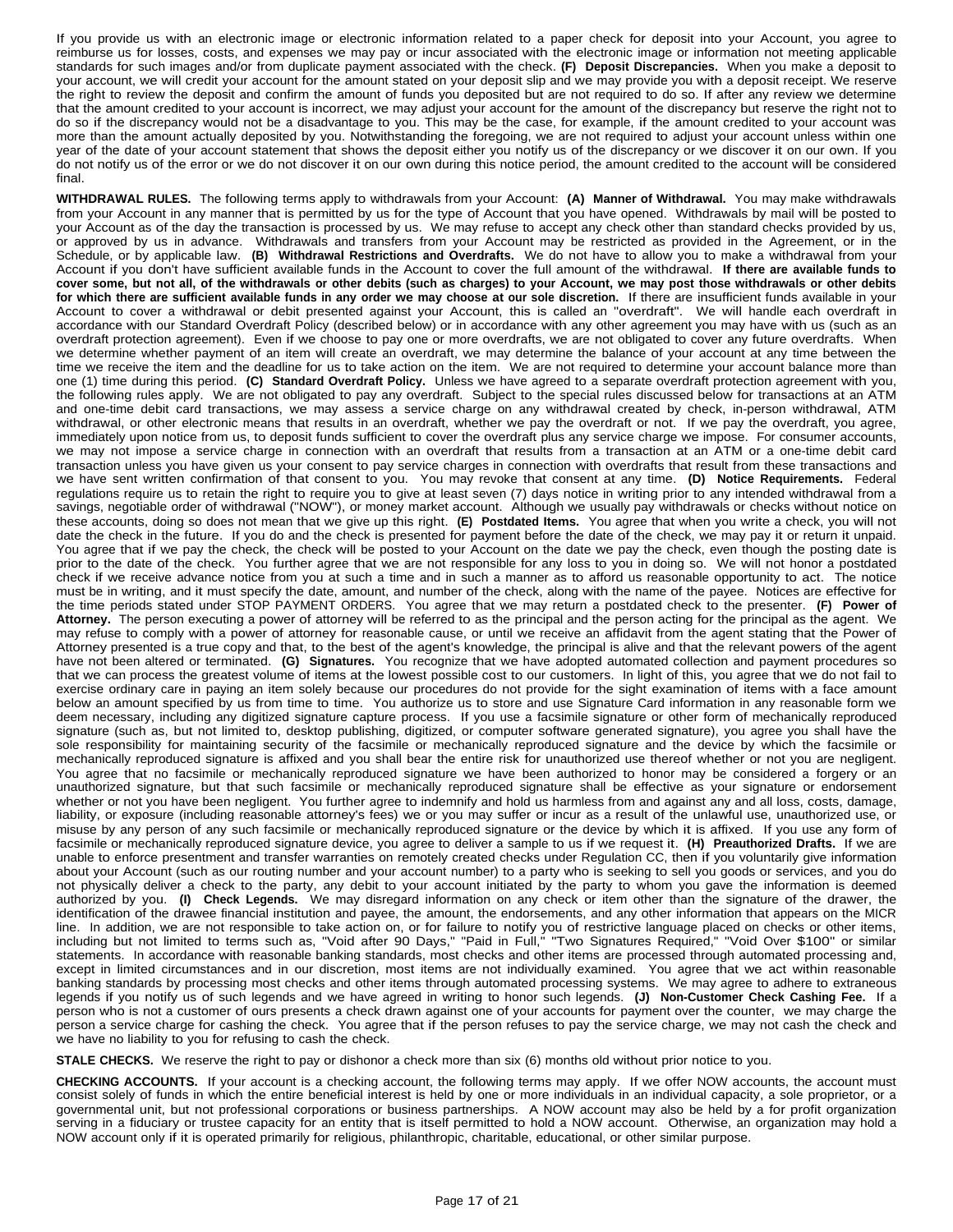**SAVINGS ACCOUNTS.** If your account is an interest bearing account and is not a NOW account or time deposit, the following terms may apply. **(A) Transfers and Withdrawals.** If your Account is a savings or money market deposit account, you may make no more than six (6) transfers and/or withdrawals during any one (1) calendar month or statement cycle (the period from one statement to the next) or similar period of at least four weeks, to another of your accounts with us or to a third party by means of a preauthorized or automatic transfer, or telephonic (including data transmission) agreement, order or instruction or by check, draft, debit card, or similar order made by you and payable to third parties. A "preauthorized transfer" includes any arrangement by us to pay a third party from your account upon written or oral instruction (including an order received through an automated clearing house (ACH) or any arrangement by us to pay a third party from your account at a predetermined time or on a fixed schedule.) **(B) Excess Transactions.** We are not required by applicable law to enforce these transfer limits, but we are authorized by applicable law to enforce them if we so choose. If we elect to enforce these transfer limits, and if you have more than the allowable preauthorized transfers or preauthorized checks or drafts (for money market accounts) in any one period, we may elect to close your Account and place the funds in another account that you are eligible to maintain, or we may elect to take away the transfer and draft capabilities of the Account.

**TIME DEPOSITS.** If your Account is a time deposit, you have agreed to keep the funds on deposit until the maturity of your Account. If your Account has not matured, any withdrawal of all or part of the funds from your Account may result in an early withdrawal penalty. We will consider requests for early withdrawal and, if granted, the penalty provided in the Schedule will apply. **(A) Penalty.** The early withdrawal penalty is calculated as a forfeiture of part of the accrued interest that has or would be earned on the Account. If your Account has not yet earned enough interest so that the penalty can be deducted from earned interest, or if the interest already has been paid, the difference will be deducted from the principal amount of your Account. For fixed rate Accounts, we will use the rate in effect for your deposit. **(B) Exceptions.** We may let you withdraw money from your Account before the maturity date without an early withdrawal penalty: (1) when one or more of you dies or is determined legally incompetent by a court or other administrative body of competent jurisdiction; or (2) when the Account is an Individual Retirement Account (IRA) established in accordance with 26 USC 408 and the money is paid within seven (7) days after the Account is opened; or (3) when the Account is a Keogh Plan (Keogh), if you forfeit at least the interest earned on the withdrawn funds; or (4) if the time deposit is an IRA or Keogh Plan established pursuant to 26 USC 408 or 26 USC 401, when you reach age 59 1/2 or become disabled; or (5) within an applicable grace period (if any).

**STOP PAYMENT ORDERS.** Subject to certain limitations, you may order us to stop payment on any check, automated clearing house/pre-authorized electronic funds transfer ("ACH/EFT"), or other item payable from your Account, whether drawn or authorized by you or any other account holder, as follows:

**Stop Payment Against a Check or Other Item.** A stop payment request against a check or other item payable from your Account will be effective if we receive the order at such time and in such manner as to afford us a reasonable opportunity to act upon the order. A stop payment order against a check or other item payable from your Account is effective for six (6) months, but it lapses after fourteen (14) calendar days if the original order was oral and was not confirmed in writing within that period. A stop payment order against a check or other item payable from your Account may be renewed for additional six (6) month periods if renewed during a period within which the stop payment order is effective.

**Stop Payment Against an ACH/EFT.** For consumer accounts, a stop payment order against an ACH/EFT may be honored if received at least three (3) banking days before the scheduled date of the transfer. If we honor a stop payment request against an ACH/EFT received on or within three (3) banking days of the scheduled transfer, we do so without any liability or responsibility to any party having any interest in the entry. A stop payment order against an ACH/EFT is effective until the earlier of: (i) you withdraw the stop payment order, or (ii) the debit entry is returned, or, where a stop payment order is applied to more than one debit entry under a specific authorization involving a specific party, all such debit entries are returned. We may require you to provide us written confirmation of a verbal stop order request against an ACH/EFT within fourteen (14) calendar days. Additionally, if you request us to stop all future payments pursuant to a specific ACH/EFT authorization involving a particular party, we may require you to confirm in writing that you have revoked such authorization. For business accounts, a stop payment against an ACH/EFT is effective until the earlier of (i) you withdraw the stop payment order, (ii) the return of the debit entry, or (iii) six months from the date of the stop payment order, unless renewed in writing.

All stop payment order requests will require you to provide the date, the amount, and the number of the item or authorization, together with the name of the payee. If you give us incorrect information, we will not be liable for failing to stop payment on the item or authorization. Our acceptance of a stop payment order will not constitute a representation that the item or authorization has not already been paid or that we have a reasonable opportunity to act upon the order. You may not stop payment on an official, certified, cashier's, or teller's check issued by us, or request us to stop payment if we have otherwise become accountable for the item or authorization. In addition, you may not stop payment on checks governed by a separate agreement, such as a check guaranty agreement. Further you may not stop payment on an item or authorization after acceptance of the same by us.

Based upon the type of account ownership that you have designated, the following terms and conditions apply.

**INDIVIDUAL ACCOUNTS.** An Individual Account is an account in the name of one depositor only. Only that person may write checks against the Account or withdraw money, regardless of who actually owns the funds.

**MULTIPLE-PARTY ACCOUNTS.** This section pertains to multiple party accounts:

**(A) Joint Account Ownership.** An account with two or more Account Holders is a joint account. Unless you designate otherwise on the Signature Card, joint Account Holders will be considered joint tenants with right of survivorship.

**(1) Joint Tenants With Right of Survivorship.** If your Account is a joint account with right of survivorship, upon the death of one of the joint Account Holders, that person's ownership interest in the Account will immediately pass to the other joint Account Holder(s).

**(2) Joint With No Right of Survivorship.** If your Account is a joint account with no right of survivorship (Joint as Tenants in Common), upon the death of one of the joint Account Holders, that person's proportionate ownership interest will pass to the estate of the deceased Account Holder.

Each joint Account Holder, without the consent of any other Account Holder, may, and hereby is authorized by every other joint Account Holder, to make any transaction permitted under the Agreement, including without limitation: to withdraw all or any part of the account funds; to pledge the account funds as collateral to us for any obligation, whether that of one or more Account Holders or of a third party; to endorse and deposit checks and other items payable to any joint Account Holder; to give stop payment orders on any check or item, whether drawn by that Account Holder or not; to consent to or revoke consent to payment of service charges on overdrafts that result from ATM transactions or one-time debit card transactions under the Standard Overdraft Policy; and, to close the account, with the disbursement of account proceeds as instructed by the joint Account Holder. Each joint Account Holder is authorized to act for the other Account Holder(s) and we may accept orders and instructions regarding the account from any joint Account Holder. If we believe there to be a dispute between joint Account Holders or we receive inconsistent instructions from the Account Holders, we may suspend or close the account, require a court order to act, and/or require that all joint Account Holders agree in writing to any transaction concerning the account.

Your obligations under the Agreement are joint and several. This means that each joint Account Holder is fully and personally obligated under the terms of the Agreement, including liability for overdrafts and debit balances as set forth above, irrespective of which joint Account Holder benefited from the withdrawal. If you establish a joint account without the signature of the other joint Account Holder(s), you agree to hold us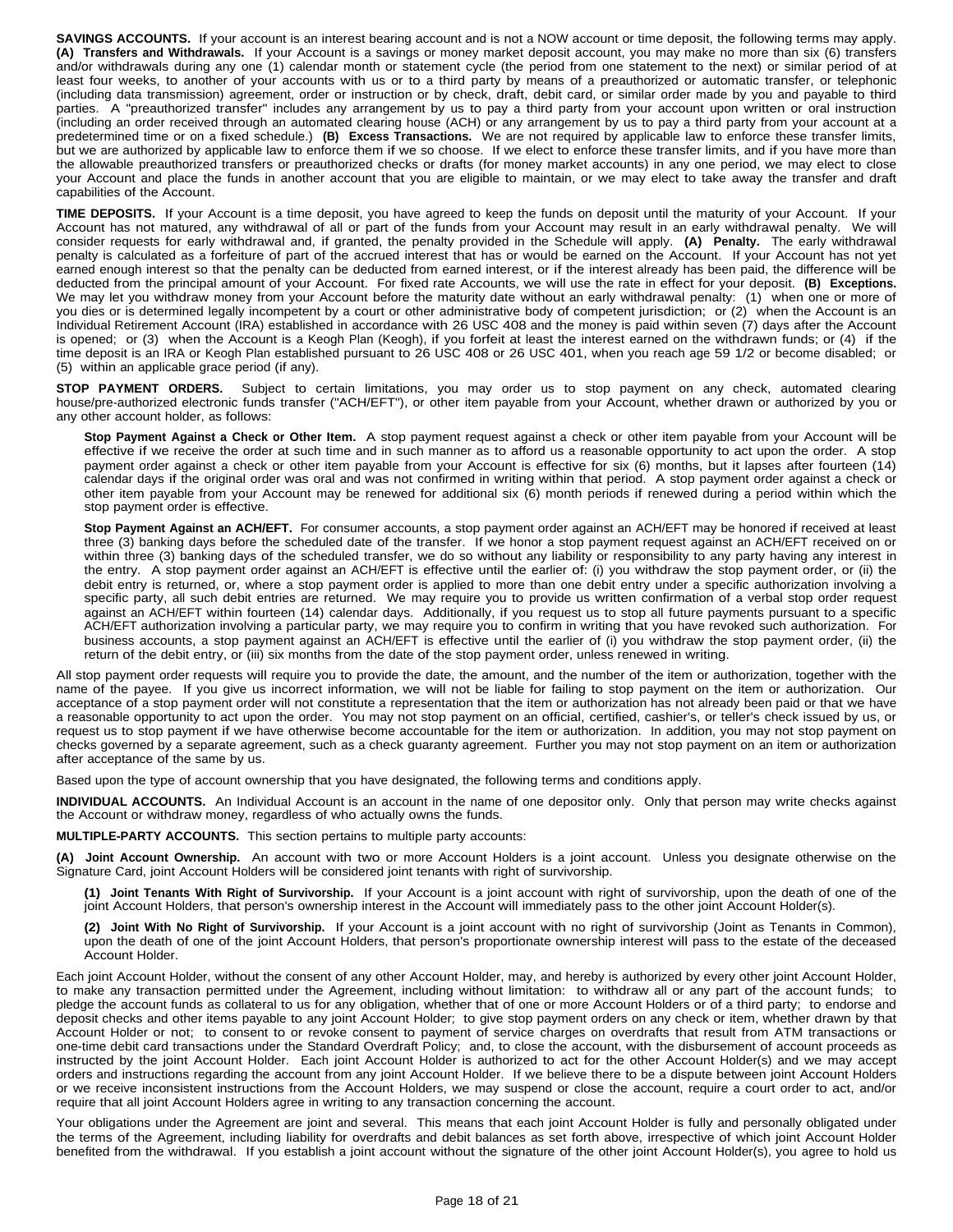harmless for our reliance upon your designation of the other joint Account Holder(s) listed on our documents. Further, the Account is subject to the right of setoff as set forth below.

**(B) Totten Trust Account.** A Totten Trust Account is an informal trust account, reflected on our records, but without a written trust agreement, where the Account is owned by the trustee. The beneficiaries have no right to any funds in the Account during the trustee's lifetime. As the owner of the Account, the trustee may withdraw money from the Account and may, by written direction to us, change the beneficiary under the Account. When the trustee dies, the Account is owned by the named beneficiary or beneficiaries. If the Totten Trust Account is held by more than one trustee, the trustees will be subject to the rules pertaining to joint account ownership as set forth above. If there is no surviving beneficiary upon the death of the last trustee, state law will determine ownership of the funds in the Account.

**(C) P.O.D. Account.** A Payable on Death (P.O.D.) Account is an account payable to the Account Holder during his or her lifetime. As the owner of the Account, you may withdraw money from the Account and may, by written direction to us, change the P.O.D. payee(s) under the Account. When the Account Holder dies, the Account is owned by the P.O.D. payee(s). If the P.O.D. Account is held by more than one person, each Account Holder will be subject to the rules pertaining to joint account ownership as set forth above. If there is more than one surviving P.O.D. payee, the respective interest of each shall be deemed to be in equal shares, unless otherwise stated in the Financial Institution's deposit account records and as allowed by applicable state law. If there is no surviving P.O.D. payee upon the death of the last owner, state law will determine ownership of the funds in the Account.

**ADDITIONAL ACCOUNT TYPES.** This section applies to other deposit account types:

**(A) Formal Trust Account.** A Formal Trust Account is an account held by one or more trustees for the benefit of one or more beneficiaries according to a written trust agreement. Upon our request, the trustee(s) will supply to us a copy of any trust agreement covering the account. We act only as custodian of the trust funds and are under no obligation to act as a trustee or to inquire as to the powers or duties of the trustee(s). The trustee(s) and/or any person opening the Account, in their individual capacity and jointly and severally, agree to indemnify and hold us harmless from and against any and all loss, costs, damage, liability, or exposure, including reasonable attorney's fees, we may suffer or incur arising out of any action or claim by any beneficiary or other trustee with respect to the authority or actions taken by the trustee(s) in handling or dealing with the Account.

**(B) Uniform Transfer to Minors.** If you have established the account as a custodian for a minor beneficiary under our state version of the Uniform Transfers to Minors Act or the Uniform Gifts to Minors Act, your rights and duties are governed by the Act. You will not be allowed to pledge the account as collateral for any loan to you. Deposits in the account will be held by us for the exclusive right and benefit of the minor. The custodian and/or any person opening the Account, in their individual capacity, agree to indemnify and hold us harmless from and against any and all loss, costs, damage, liability, or exposure, including reasonable attorney's fees, we may suffer or incur arising out of any action or claim by any beneficiary or other custodian with respect to the authority or actions taken by the custodian in handling or dealing with the Account.

**(C) Representative Payee Accounts.** Subject to applicable law, a Representative Payee Account is a type of fiduciary account in which a representative payee (appointed by the Social Security Administration) manages Social Security and Supplemental Security funds received on behalf of a beneficiary. Upon our request, the representative payee will provide sufficient documentation from the Social Security Administration indicating his or her appointment as a representative payee for the Account Holder. We may require additional documentation from the representative payee indicating his or her authority to act on behalf of the Account Holder. The representative payee does not have an ownership interest in funds in the Account. The representative payee does not have a right of survivorship in the Account on the death of the Account Holder. We act only as custodian of the funds and are under no obligation to act as a trustee or to inquire as to the powers or duties of the representative payee. The representative payee agrees to indemnify, and hold us harmless from and against any and all loss, cost, damage, liability, or exposure, including reasonable attorneys' fees, we may suffer or incur arising out of any action or claim by the beneficiary, a government entity or by any other party regarding the authority or actions taken by the representative payee in handling or dealing with the Account.

**(D) Agency Account.** An Agency Account is an account to which funds may be deposited and withdrawals made by an Agent designated by the owner of the funds. An Agent has full authority with regard to the Account but does not have an ownership interest in the account. An Agency Account is revocable at any time by notifying us in writing. An Agency designation may be combined with one of the other forms of account ownership.

**(E) Business Accounts.** If the Account is not owned by a natural person (for example, it is owned by a corporation, partnership, limited liability company, sole proprietorship, unincorporated association, etc.), then the Account Holder must provide us with evidence to our satisfaction of the authority of the individuals who sign the signature card to act on behalf of the Account Holder. On any transactions involving the Account, we may act on the instructions of the person(s) authorized in the resolutions, banking agreement, or certificate of authority to act on behalf of the Account Holder. You agree to notify us in writing of any changes in the person(s) authorized or the form of ownership. If we receive conflicting instructions or a dispute arises as to authorization with regard to the handling of the Account, you agree we may place a hold on the Account until such conflict or dispute is resolved to our satisfaction and we will not be liable for dishonored items as a result of such hold.

**(F) Fiduciary Accounts.** With respect to all fiduciary accounts, including but not limited to estate accounts, guardianship accounts, representative payee accounts, and conservatorship accounts, and any Formal Trust Account, Uniform Transfers to Minors Act Account, or Agency Account, we reserve the right to require such documents and authorizations as we may deem necessary or appropriate to satisfy that the person(s) requesting or directing the withdrawal of funds held in the Account have the authority to withdraw such funds. This applies at the time of account opening and at all times thereafter.

**(G) Attorney Client Trust** Subject to applicable law, an Attorney Client Trust or IOLTA Trust Account is an account set up by an attorney or law firm to hold client or third party funds in trust, separate from the attorney's or law firm's funds. Upon our request, the authorized signers for an Attorney Client Trust or IOLTA Trust Account will provide documentation required by applicable state law and applicable bar association (or similar entity) rules. We act only as custodian of the trust funds and are under no obligation to act as a trustee or to inquire as to the powers or duties of the attorney or law firm as trustee(s). The attorney, law firm, or any authorized individual on the account agrees to indemnify and hold us harmless from and against any and all loss, costs, damage, liability, or exposure, including reasonable attorney's fees, we may suffer or incur arising out of any action or claim by any beneficiary or third party with respect to the authority, actions, or inaction taken by the trustee(s) or authorized individuals in handling or dealing with the account. Additional account terms are governed by a separate agreement. If this is an IOLTA Trust Account, we will not permit the lawyer or law firm to receive the interest. The interest (minus applicable fees) on an IOLTA Trust Account will be remitted to the Indiana Bar Foundation, Attn: Comptroller, pursuant to your instructions and at your request. IOLTA Trust Accounts are used to hold an attorney's or law firm's client funds that are nominal in amount or held for short periods of time.

**(H) Real Estate Broker Client Trust Accounts** Subject to applicable law, a real estate broker may open account(s) to hold client or third party funds in trust, separate from the broker's funds. We act only as custodian of the funds. We are under no obligation to act as a trustee or to inquire as to the powers or duties of the broker or other authorized signer(s) as trustee(s). The broker and any authorized individual on the account in their individual capacity and jointly and severally, agree to indemnify and hold us harmless from and against any and all loss, costs, damage, liability, or exposure, including reasonable attorney's fees, we may suffer or incur arising out of any action or claim by any client or third party with respect to the authority, actions or inaction taken by the broker or authorized signer(s) in handling or dealing with the Account. Upon our request, the authorized signer(s) for this type of account will provide to us any documents required by applicable law and /or real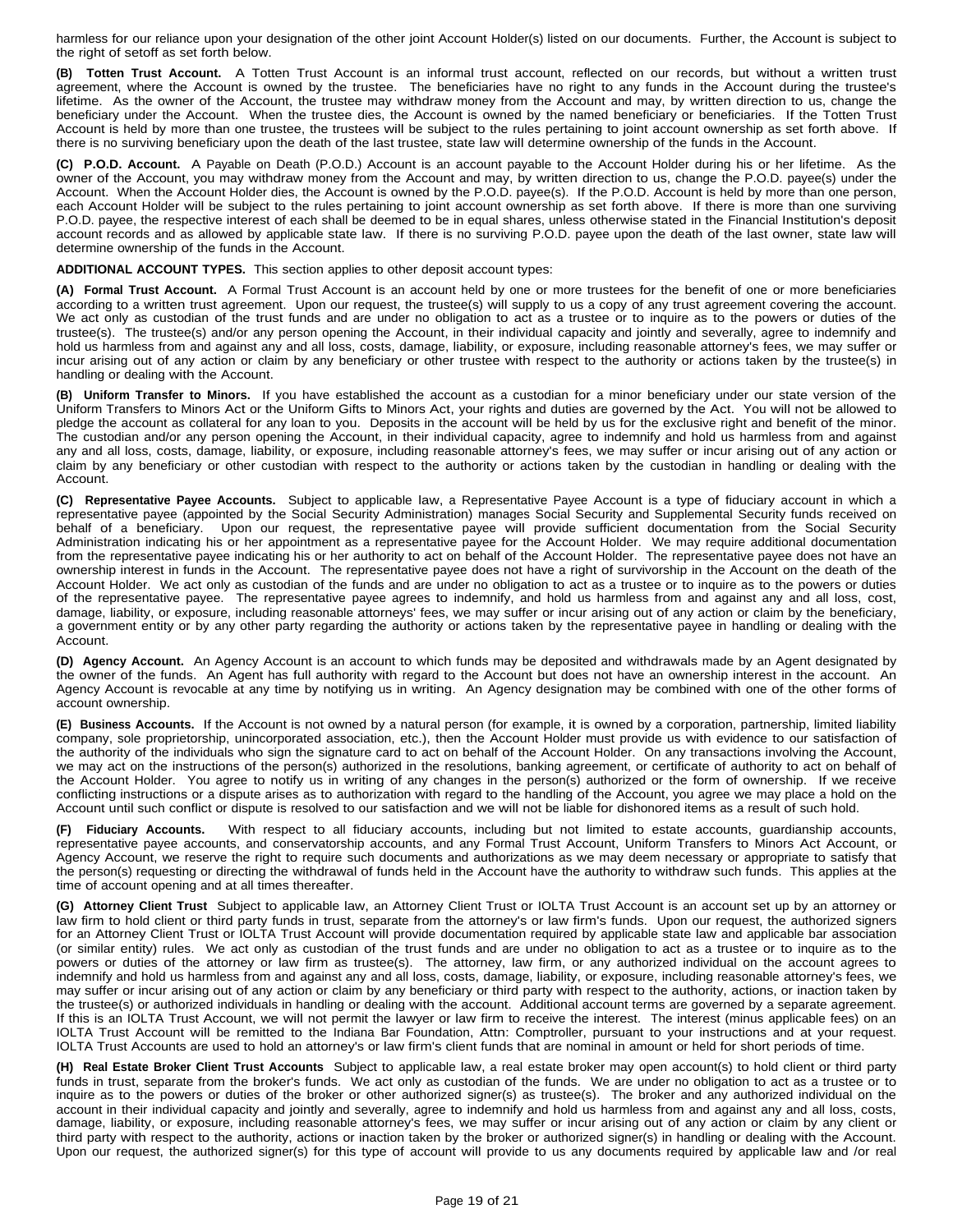### estate professional rules.

**(I) Government/Municipal/Public Funds Accounts.** This type of account is owned by a government or public entity. For this type of account, you agree to provide us with authorization document(s) (in a form acceptable to us) stating that we are designated as a depository for the funds of the government or public entity and such documentation shall state the individual(s) authorized to act on behalf of the government or public entity and the extent of their authority. We may rely upon such documentation until we receive written notice of a change and new authorization documents. We are not responsible for any transaction conducted by a previously authorized individual until we actually receive written notice that the authorized individual's authority has been revoked. Unless specifically stated otherwise in the authorization document(s), we can rely on one authorization for all accounts owned by the government or public entity. If required by law, you agree to enter into a Collateral Security Agreement regarding this type of account.

**(J) Health Savings Account.** A Health Savings Account (HSA) is a tax preferred account that you agree: a) you are eligible to open and maintain, b) to notify us when you are no longer eligible to maintain, c) will be used for contributions, withdrawals, and earnings for qualified medical expenses or as allowed by law, and d) you will execute and comply with the terms and conditions in the Health Savings Account Trust or Custodial Agreement. Consult your tax advisor about the tax treatment of contributions, withdrawals and earnings. (Reference Internal Revenue Code Section 223).

**ASSIGNABILITY.** The account established under this Agreement is not assignable or transferable except with our consent. We must approve any pledge of the Account and any such pledge remains subject to any right we have under the Agreement and applicable state and federal law. If ownership is proposed to be transferred, we may require the Account be closed and a new account opened in the name of the transferee or pledgee.

**FINANCIAL INSTITUTION LIABILITY.** You agree that if we do not properly complete a transaction according to the Agreement, we will not be liable in any event for losses or damages in excess of the amount of the transaction, and we will not be liable if circumstances beyond our control prevent the transaction, or the funds in your Account are or may be subject to legal process or other claim. In no event will we be liable for consequential damages. In receiving items from you for withdrawal or deposit, we act only as your agent. You are responsible for the condition of a check or item when you issue it. If a check or item is returned or payment is delayed as a result of any writing or marking that you or a prior endorser placed on the front or back of the check or item, you will be responsible for any cost and liabilities associated with such return or delay. We reserve the right to refuse any item for deposit or to reverse credit for any deposited items or to charge your Account for items should they become lost in the collection process.

**RIGHT OF SETOFF.** Subject to applicable law, we may exercise our right of setoff or security interest against any and all of your Accounts (except IRA, HSA, Keogh plan and Trust Accounts) without notice, for any liability or debt of any of you, whether joint or individual, whether direct or contingent, whether now or hereafter existing, and whether arising from overdrafts, endorsements, guarantees, loans, attachments, garnishments, levies, attorneys' fees, or other obligations. If the Account is a joint or multiple-party account, each joint or multiple-party account holder authorizes us to exercise our right of setoff against any and all Accounts of each Account Holder. We may not exercise our right of setoff or security interest if prohibited by the Military Lending Act.

**DORMANT ACCOUNTS.** If you have not made a withdrawal from, or a deposit to, your Account for an extended period of time and we have been unable to contact you, your Account may be classified by us as dormant. Subject to applicable law, we may charge a dormant account fee on the Account, and the Account will be presumed to be abandoned. In accordance with state law, funds in abandoned accounts will be remitted to the custody of the applicable state agency, and we will have no further liability to you for such funds. We reserve the right not to send statements on accounts we consider dormant, subject to applicable law.

**ACCOUNT STATEMENTS.** You are responsible for promptly examining your statement each statement period and reporting any irregularities to us. Each account statement will be considered to correctly reflect your transactions, such as deposits, withdrawals, credits, refunds, imposition of fees, interest or dividends, and other additions and subtractions to your Account, unless you notify us in writing within certain time limits after the statement that incorrectly reflects your transactions is made available to you. We will not be liable for any check that is altered or any signature that is forged unless you notify us within Thirty (30) calendar days after the statement and the altered or forged item(s) are made available. Also, we will not be liable for any subsequent items paid, in good faith, containing an unauthorized signature or alteration by the same wrongdoer unless you notify us within Ten (10) calendar days after the statement and first altered or forged items were made available. You must report any other Account problem including encoding errors, and errors involving additions or subtractions (debits and credits) not otherwise covered herein, including electronic transactions not covered by the Electronic Fund Transfer Act, within Sixty (60) calendar days. If the suspected account problem involves a substitute check that you receive, you may (under some circumstances) be entitled to make a claim for an expedited refund. Such a claim may be subject to different notification timeframes. See the Substitute Check Policy Disclosure (if applicable) for further information. If you have requested us to hold your Account statements, we have the right to mail your statements if you have not claimed them within Thirty (30) calendar days. If we truncate your checks, you understand that your original checks will not be returned to you with your statement. You agree that our retention of checks does not alter or waive your responsibility to examine your statements or change the time limits for notifying us of any errors.

**WHOLESALE WIRE AND ACH TRANSACTIONS.** With respect to wire transfers or other transfers of funds not governed by the Electronic Funds Transfer Act, you agree to enter into and comply with our wire transfer (if applicable) agreement and to comply with our security procedures and this section. We advise you that any receiving financial institution (including us) is entitled to rely on any account or bank number you have provided even though that account or bank number may identify a party different from the person or entity you have described by name in any transfer order.

**(A) Provisional Payment.** Credit given by us to you with respect to an ACH credit or wholesale (wire) funds transfer entry is provisional until we receive final settlement for such entry through a Federal Reserve Bank. If we do not receive final settlement, you are hereby notified and agree that we are entitled to a refund of the amount credited to your Account in connection with such entry, and the party (the originator of the entry) making payment to you via such entry shall not be deemed to have paid you the amount of such entry.

**(B) Notice of Receipt.** We will notify you of the receipt of payments in the periodic account statements we provide to you. You acknowledge that we will not give next day notice to you of receipt of an ACH or wholesale (wire) funds transfer item.

**UNLAWFUL INTERNET GAMBLING TRANSACTIONS PROHIBITED.** If you are a commercial customer, you certify that you are not now engaged in, and during the life of this Agreement will not engage in, any activity or business that is unlawful under the Unlawful Internet Gambling Enforcement Act of 2006, 31 USC 5361, et seq., (the "UIGEA"). You may not use your Account or any other service we offer to receive any funds, transfer, credit, instrument or proceeds that arise out of a business that is unlawful under the UIGEA. You agree that if anyone asks us to process a transaction that we believe is restricted under the UIGEA, we may block the transaction and take any other action we deem to be reasonable under the UIGEA and this Agreement.

**NOTICES.** The following terms apply to notices relating to your Account. **(A) Notice of Amendments.** You agree that the terms and conditions of the Agreement, including without limitation all rates, fees, and charges, may be amended by us from time to time. We will notify you of amendments as required by applicable law. Your continued use of the Account evidences your agreement to any amendment. Notices will be sent to the most recent address shown on our records for your Account. Only one notice will be given in the case of joint account holders. **(B) Account Changes.** Any account holder or person authorized to sign on an account is required to notify us in writing if any account holder or